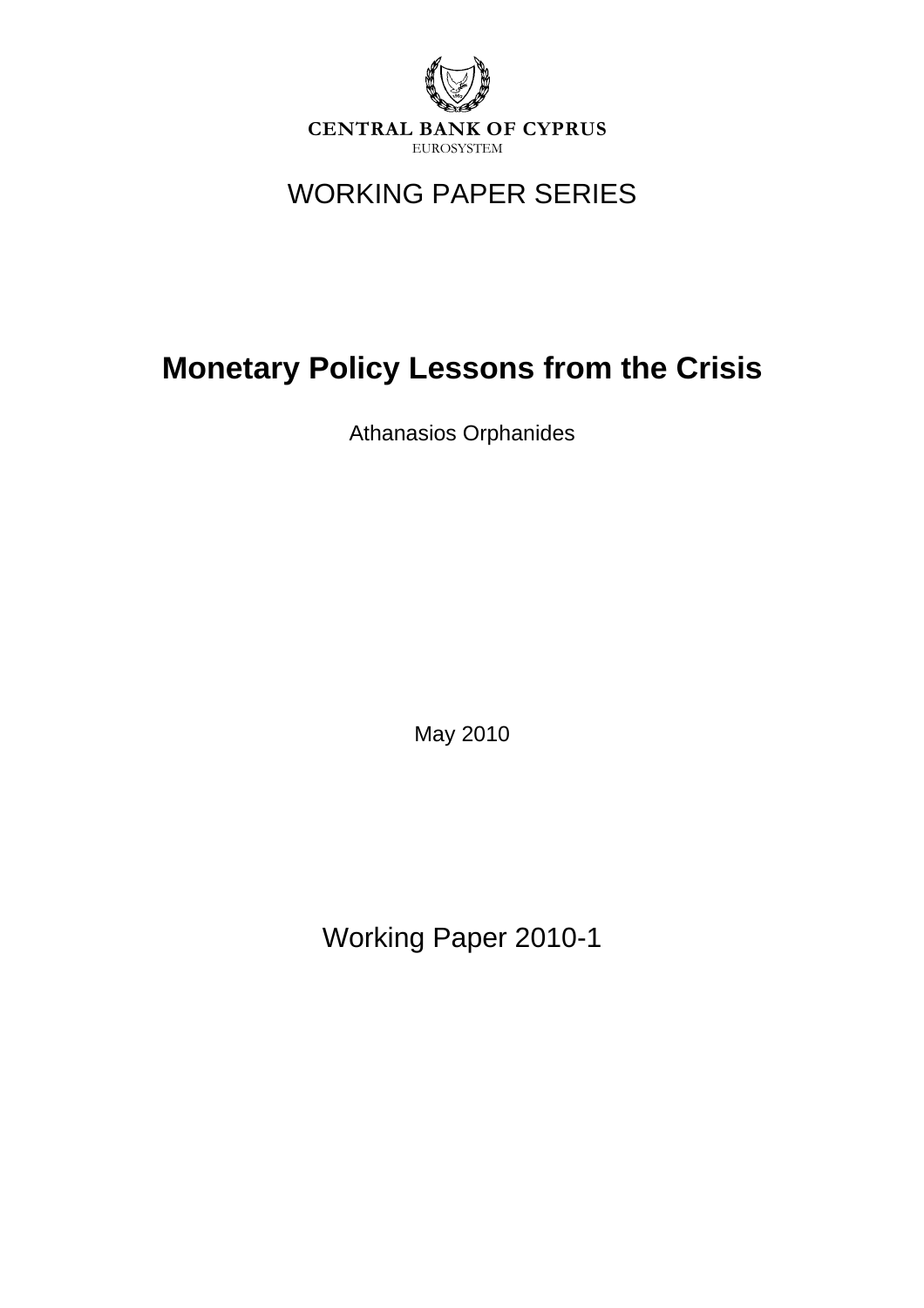*Central Bank of Cyprus Working Papers present work in progress by central bank staff and outside contributors. They are intended to stimulate discussion and critical comment. The opinions expressed in the papers do not necessarily reflect the views of the Central Bank of Cyprus or the Eurosystem.* 

**Address**  80 Kennedy Avenue CY-1076 Nicosia, Cyprus

**Postal Address**  P. O. Box 25529 CY-1395 Nicosia, Cyprus

**E-mail**  publications@centralbank.gov.cy

**Website**  http://www.centralbank.gov.cy

**Fax**  +357 22 378153

Papers in the Working Paper Series may be downloaded from: [http://www.centralbank.gov.cy/nqcontent.cfm?a\\_id=5755](http://www.centralbank.gov.cy/nqcontent.cfm?a_id=5755)

© Central Bank of Cyprus, 2010. Reproduction is permitted provided that the source is acknowledged.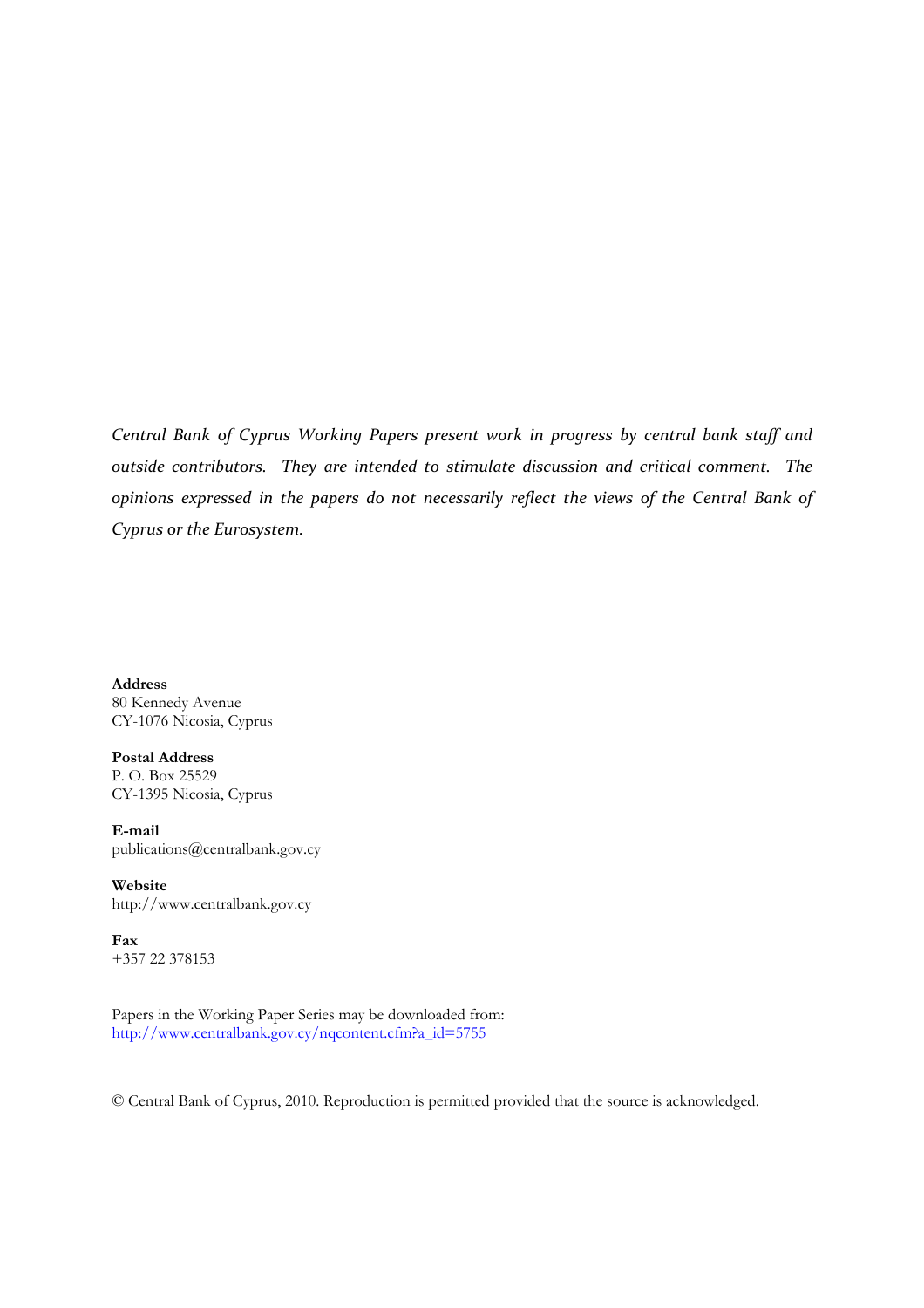## Monetary Policy Lessons from the Crisis

Athanasios Orphanides<sup>∗</sup> Central Bank of Cyprus

May 2010

#### Abstract

This paper provides a policymaker's perspective on some lessons from the recent financial crisis. It focuses on questions in three areas. First, what lessons can be drawn regarding the institutional framework for monetary policy? Has the experience changed the pre-crisis consensus that monetary policy is best performed by an independent central bank focused on achieving and maintaining price stability? Second, what lessons can be drawn regarding the monetary policy strategy that should be followed by a central bank? How activist should a central bank be in dampening macroeconomic fluctuations? Should the "output gap" serve as an important policy guide? Are there lessons regarding the stability-oriented approach followed by the ECB? How activist should a central bank be in tackling perceived asset price misalignments? Does the ECB's monetary analysis pillar help incorporate the pertinent information in formulating policy? Third, is monetary policy pursuing price stability enough to ensure overall stability in the economy? Or is there room for improvement regarding how central banks can contribute to financial stability? Should the role of monetary policy be seen as completely separate from the broader institutional environment governing financial markets and institutions in our economy? Or would greater central bank involvement in regulation and supervision pertaining to credit and finance allow better management of overall economic stability?

Keywords: Great financial crisis, activist stabilisation policy, real-time output gap, robust simple rules, stability-oriented monetary policy, asset prices, macro-prudential supervision, financial stability, ECB.

JEL Classification: E50, E52, E58.

<sup>∗</sup>Prepared for The great financial crisis: lessons for financial stability and monetary policy: colloquium in honour of Lucas D. Papademos, Frankfurt, 20-21 May 2010. I would like to thank Gregory Hess, Lucrezia Reichlin and George Tavlas, for helpful comments and suggestions. The opinions expressed are those of the author and do not necessarily reflect views of the Governing Council of the European Central Bank.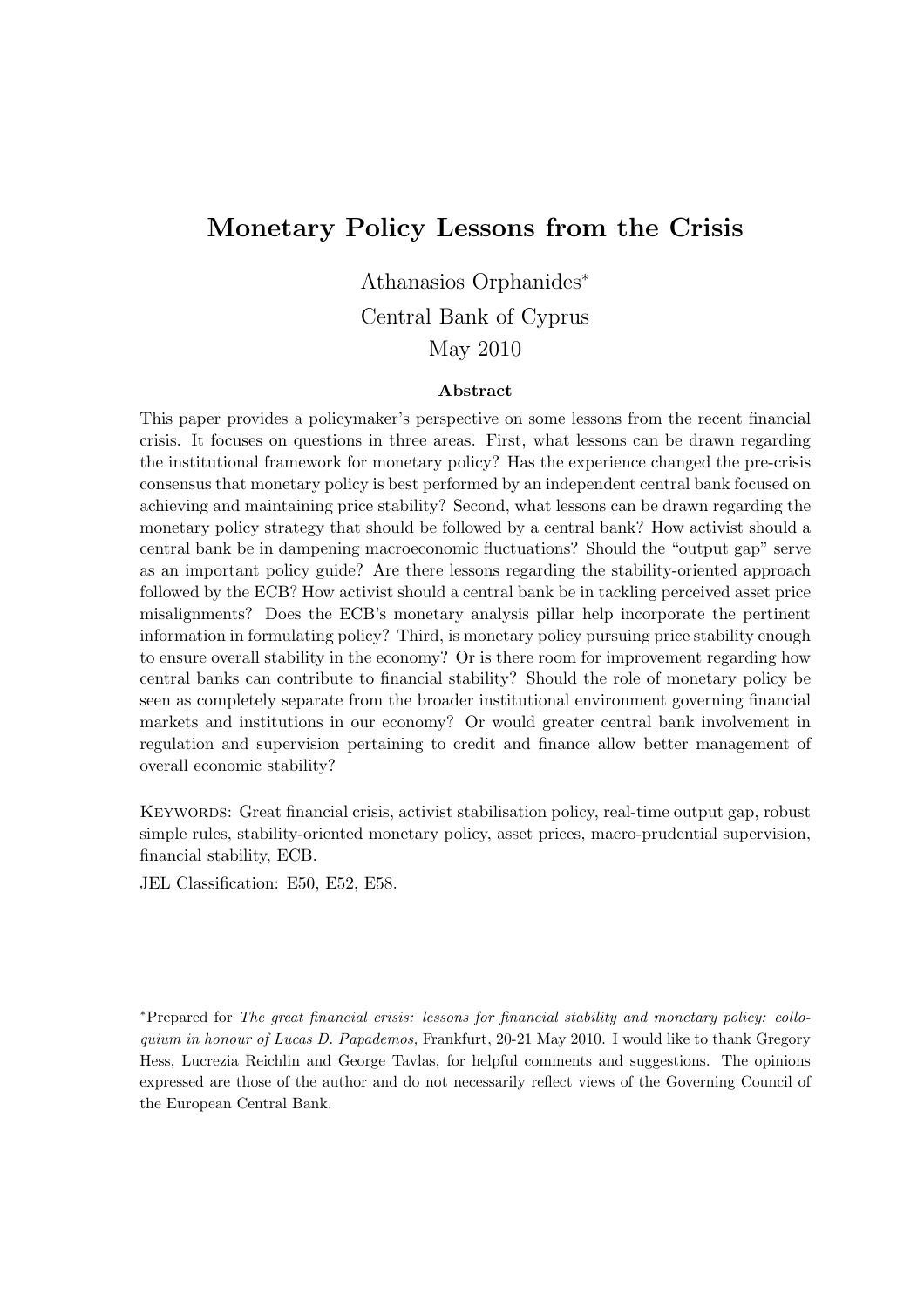#### 1 Introduction

The assignment I accepted for this paper is not straightforward. The task is to provide a policymaker's perspective on some lessons from the great financial crisis for monetary policy. Having studied earlier challenging episodes in monetary history, I am well aware of the pitfalls of attempting to draw lessons from a crisis while the experience is still raw. Better to wait a decade or more, to have time to evaluate with greater clarity whether, how and under what conditions things could have evolved differently. On the other hand, there is no time to waste on suggested improvements in the policy framework if the objective is to improve the odds of better outcomes for the future. What better opportunity to offer some early thoughts on the lessons, then, than the occasion presented by this colloquium honouring Lucas Papademos, taking place right after the last meeting of the Governing Council of the European Central Bank (ECB), before the end of his tenure as Vice-President of this institution.

I focus on questions in three areas. First, what lessons can be drawn regarding the institutional framework for monetary policy? Has the experience changed the pre-crisis consensus that monetary policy is best performed by an independent central bank focused on achieving and maintaining price stability? Should central banks be more or less independent? Should their aim be higher inflation instead of price stability, as some suggest?

Second, what lessons can be drawn regarding the monetary policy strategy that should be followed by a central bank? A perennial debate in monetary economics has raged over how ambitious monetary policy should be, how activist it should be in dampening fluctuations and tackling perceived disequilibria and imbalances. Where does the historical behaviour place the ECB in this debate? In the history of central banking, one can identify shifts in the consensus from waves of optimism that policies could be fined-tuned to achieve more to waves of caution when the limits of our knowledge are reconfirmed by reality. Has the recent experience shifted the centre of gravity in this continuing debate?

Third, is monetary policy pursuing price stability enough to ensure overall stability in the economy? Or is there room for improvement regarding how central banks can contribute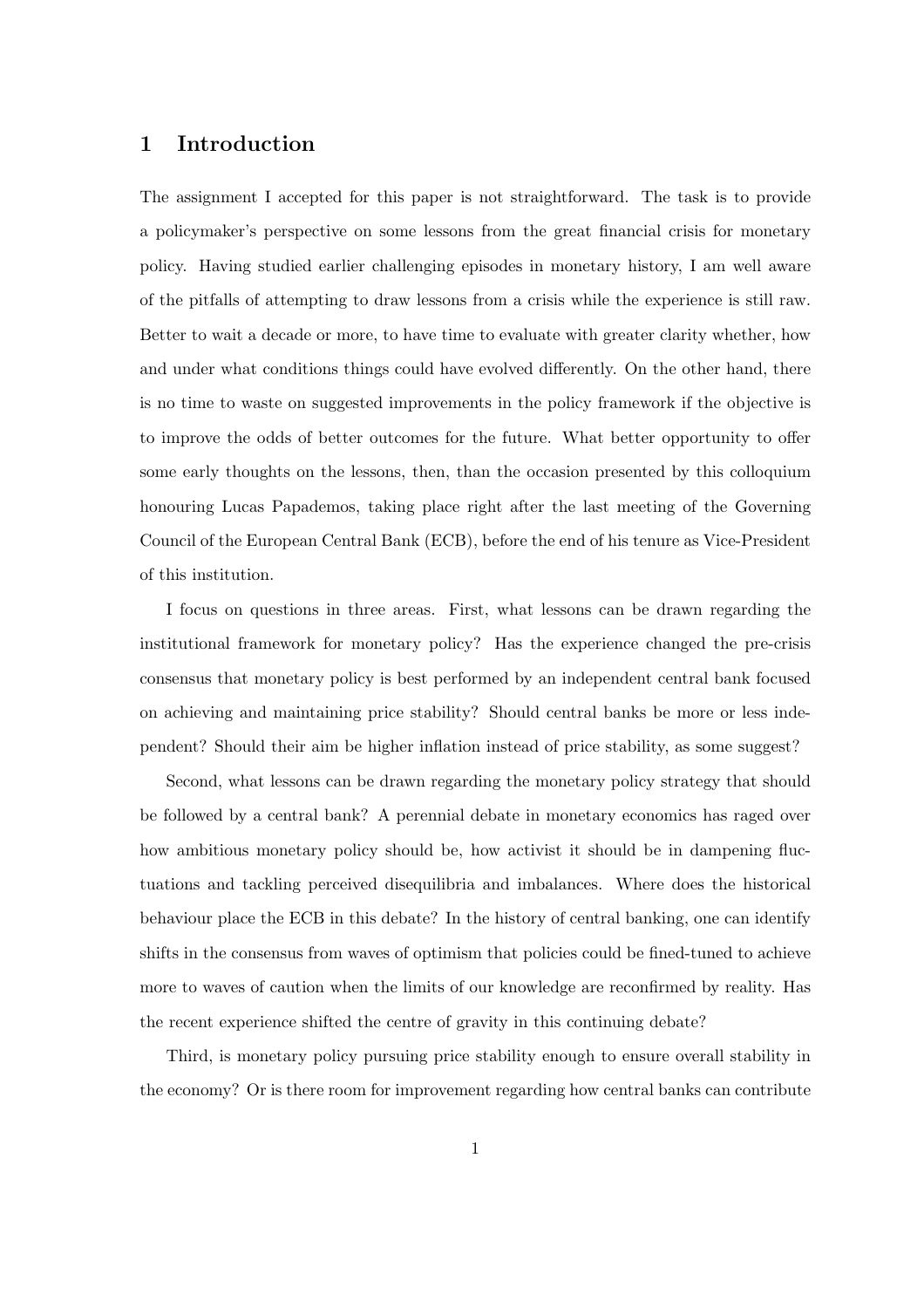to greater stability? Would greater central bank involvement in regulation and supervision pertaining to credit and finance allow better management of overall economic stability? Or should the role of monetary policy be seen as completely separate from the broader institutional environment governing financial markets and institutions in our economy?

It is not necessary to elaborate on the consequences of what became "the great financial crisis". Its severity is evident in the evolution of euro area real GDP (Figure 1). Suffices to note that the level of real GDP fell by nearly 5 percent from its peak in 2008Q1 to its trough in 2009Q2. Events during the crisis, the decisive policy responses, and implications for the future of macro-prudential supervision, were analysed by Lucas Papademos in a number of timely and insightful speeches (Papademos, 2007, 2008, 2009a,b,c,d, 2010). As the person responsible for both financial stability and economic research at the ECB during the crisis, Lucas has been in a unique position to provide insights into the events and guidance on the appropriate policy responses.

#### 2 The Institutional Framework of Monetary Policy

The founders of the European Union ensured that the ECB, more than any other central bank that has ever existed, would be an independent institution fully committed to ensuring price stability.

The independence of the ECB as well as its clear mandate are enshrined in the Treaty on the Functioning of the European Union. According to the Treaty, the primary objective of the ECB "shall be to maintain price stability". In light of this mandate, the Governing Council of the ECB aims to maintain inflation rates at levels below, but close to, 2 percent over the medium term. Inflation is measured by the year-on-year rate of increase in the Harmonised Index of Consumer Prices (HICP).

It should not be necessary to remind ourselves why price stability is so important. The economic costs of inflation are well known.<sup>1</sup> High and variable inflation is detrimental to productivity and growth; uncertainty and unpredictability about future prices leads to

<sup>1</sup>See, e.g. Fischer and Modigliani (1978) and Fischer (1981, 1984). See also Papademos (2001) for a more recent ECB perspective.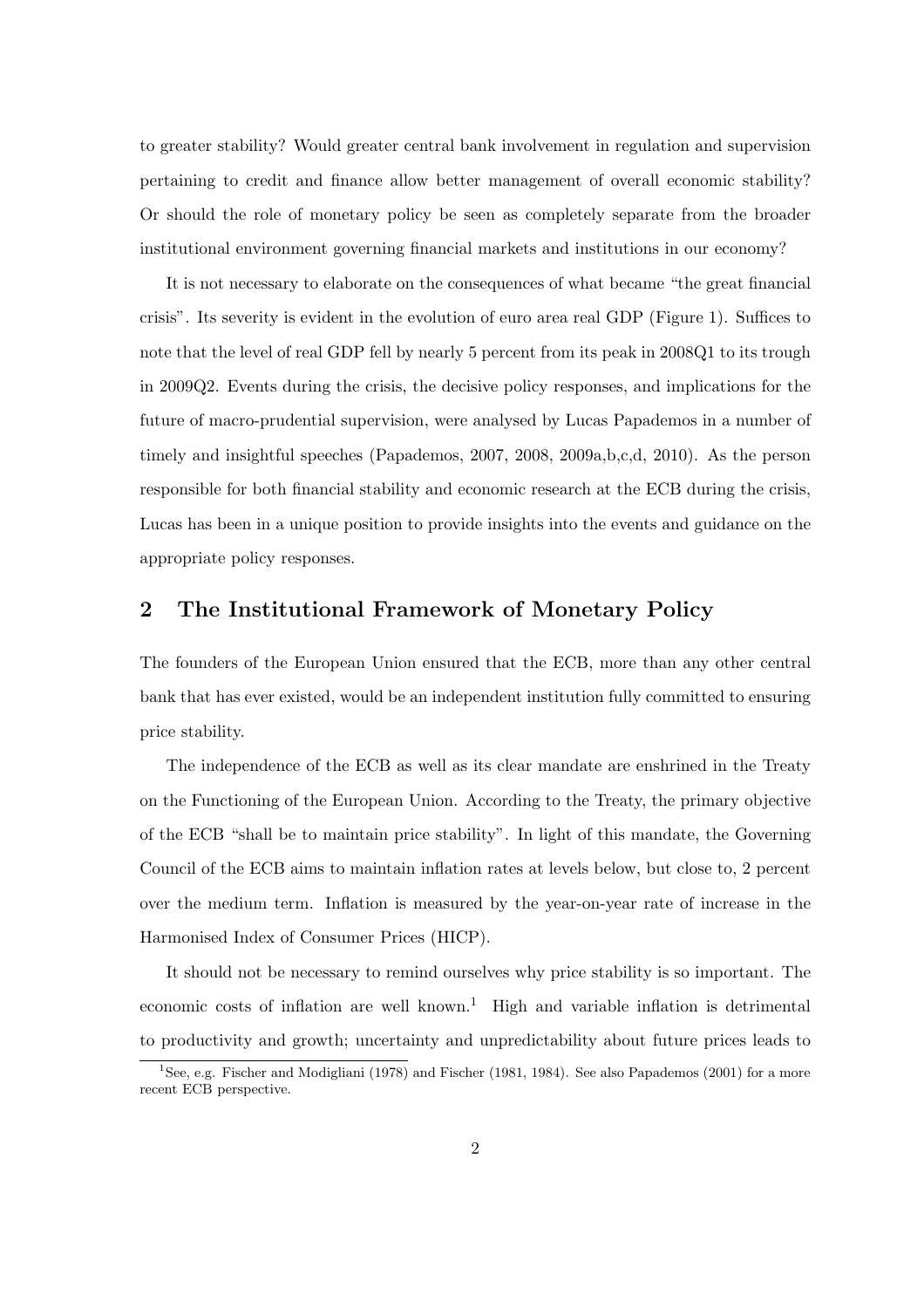inefficient decisions. The social costs of failing to preserve price stability can be far reaching. Inflation is one of the most virulent and corrosive forces in a democratic society, eroding the functioning of a market economy.

The key to securing price stability is to ensure that businesses and households do not need to worry about protecting themselves from the inflationary disease. Temporary upward and downward fluctuations in inflation may occur but they must not be embedded permanently in high inflation or deflation. This result is assured only when inflation expectations over suitably long horizons are well anchored at levels of inflation sufficiently low to constitute effective price stability. The ECB's definition of price stability, that is a rate of increase of the HICP close but below 2 percent a year, meets this criterion. Delivering on this goal of price stability is the best way monetary policy can contribute to economic welfare over time.

Since the birth of the euro, the ECB has been successful in delivering on this task. Figure 2 plots HICP inflation as well as the long-term expectations regarding inflation from the ECB's quarterly Survey of Professional Forecasters (SPF).<sup>2</sup> As can be seen, the average of the SPF responses (the blue dashed line) has consistently been in line with the ECB's price stability mandate despite fluctuations in actual inflation which, over the past three years, have been relatively large. There are differences of opinion among the survey respondents that are also informative. The thin red lines in the figure show the  $25<sup>th</sup>$  and  $75<sup>th</sup>$  percentiles of the cross-sectional distribution of responses in each quarter. As can be seen by the fairly narrow width of the shaded area, disagreement, as measured by the interquartile range of responses, has been limited. This speaks volumes for the credibility of the ECB.

But price stability cannot be assured by a central bank unless it enjoys absolute political independence that can be used to shield it from short-sighted political inflationary pressures that harm the common good over the long haul. The temptations are asymmetric and well known. Inflationary policies can temporarily ease budgetary pressures, buying time for

<sup>&</sup>lt;sup>2</sup>The survey has been conducted towards the end of the first month of every quarter since 1999. Its results are published in the ECB Monthly Bulletin of the second month of each quarter.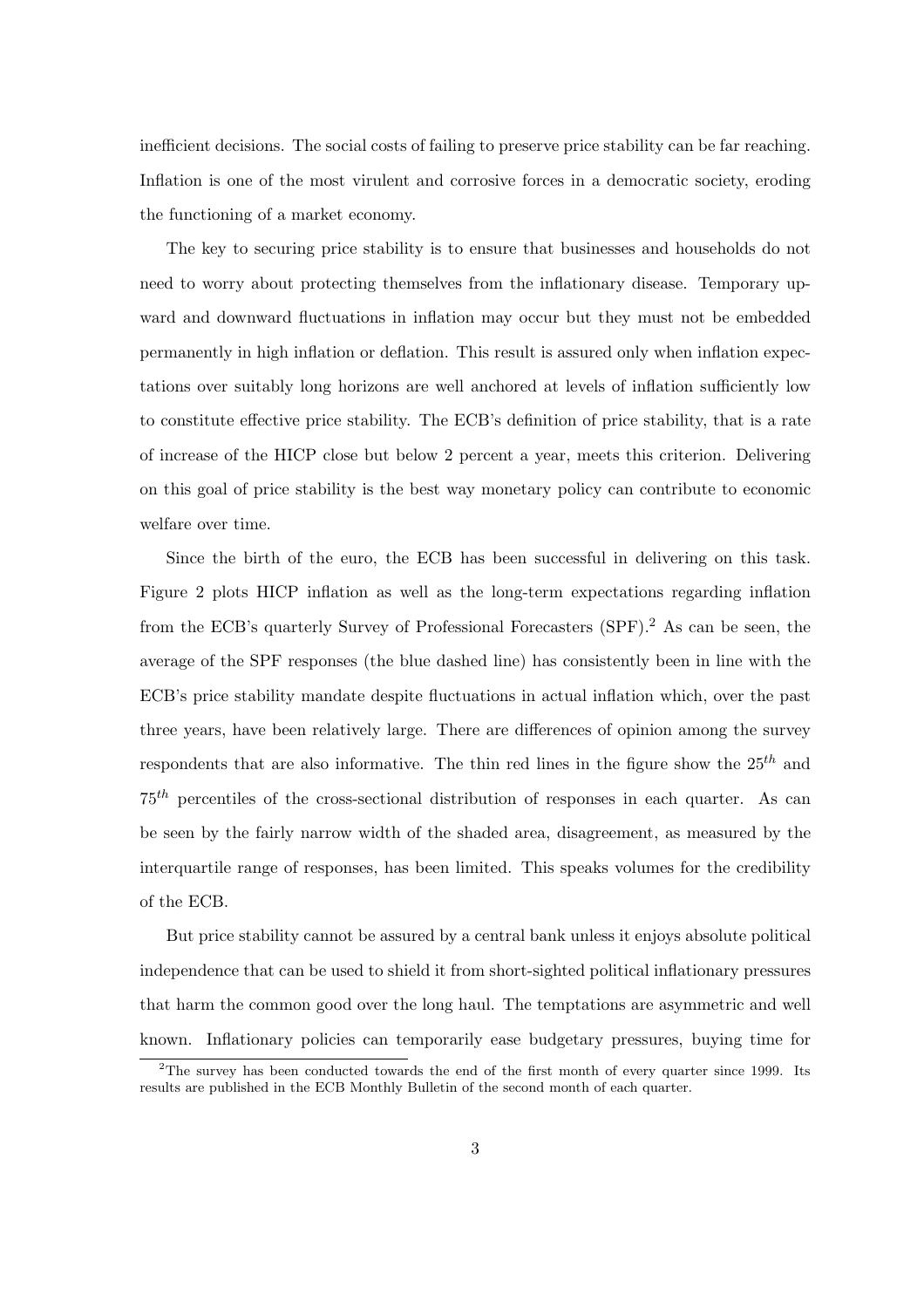profligate governments. Necessary adjustments may be delayed. A democratically elected government facing an unfriendly electorate, could be tempted to pursue inflationary policies that might temporarily raise employment and income and its electoral prospects. The detrimental effects of inflation, which far exceed any temporary gains for society, would only appear later on. An unavoidable social cost of a democratic society is that the damage from irresponsible government policies sometimes can be hidden from the electorate until after the next election.

The problem, and its obvious solution, have been recognised for a very long time. Early in the  $19<sup>th</sup>$  century, English economist and member of Parliament David Ricardo explained the main concern that led him to the conclusion that a central bank responsible for the issuance of paper money should be independent as follows:

"It is said that Government could not be safely entrusted with the power of issuing paper money; that it would most certainly abuse it; and that, on any occasion when it was pressed for money to carry on a war, it would cease to pay coin, on demand, for its notes; and from that moment the currency would become a forced Government paper. There would, I confess, be great dangers of this, if Government—that is to say, the Ministers—were themselves to be entrusted with the power of issuing paper money" (Ricardo, 1824).

Ricardo thought it critical for the bank to be governed by individuals who, in his words, would be "entirely independent" of the government's ministers and stressed that the individuals governing the bank "should never, on any pretence, lend money to Government, nor be in the slightest degree under its control or influence." The object of Ricardo's inquiry was the Bank of England, but his analysis has had lasting appeal and was adopted when the ECB was created. By the end of the twentieth century, the need for an independent central bank to ensure price stability became the consensus view. Increasingly, independence was granted to more and more central banks (including the Bank of England in 1997). Today virtually all of the world's major central banks enjoy a substantial degree of independence.

The credibility that an independent central bank can establish with its actions over time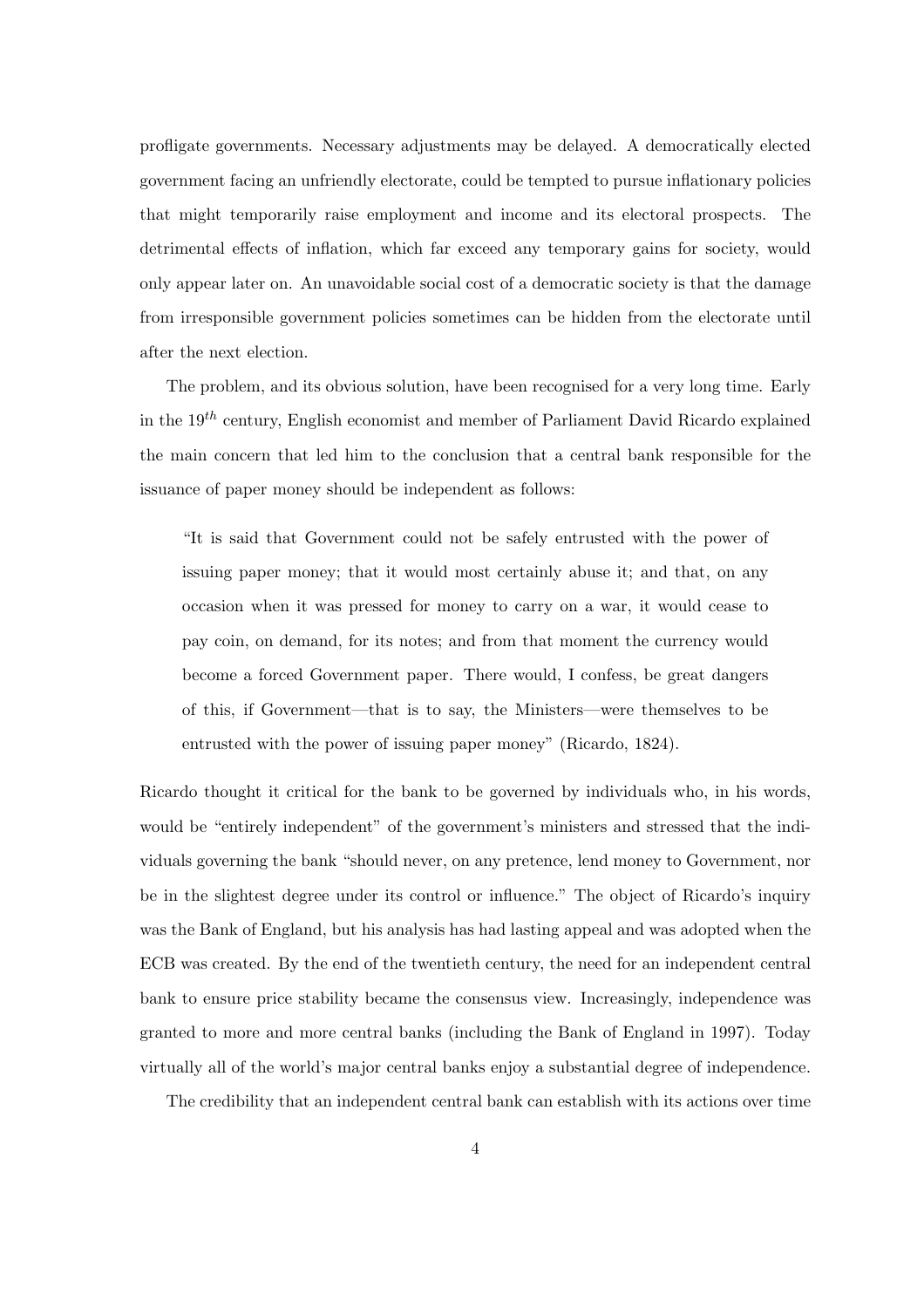does not only facilitate the success of monetary policy in normal times. It can be invaluable during critical times when unusual actions may be required that might otherwise risk raising questions regarding the central bank's continued commitment to price stability.

A complicating factor, especially since the last quarter of 2008, has been that numerous central banks around the world, including the ECB, the Federal Reserve and the Bank of England, have reduced interest rates to or near historical lows and, as a result, considerations regarding the zero bound on nominal interest rates have become pertinent. When policy operates very close to the zero bound, unconventional policy measures may be undertaken for engineering additional monetary policy easing.<sup>3</sup> These measures operate through expanding or changing the composition of the balance sheet of the central bank. At times, monetary policy and fiscal policy may blur as some monetary policy decisions may unavoidably have a temporary fiscal dimension.<sup>4</sup> Under such circumstances, an independent central bank that is credibly committed to ensuring that inflation remains low in line with price stability, can have much greater flexibility to take actions that would otherwise risk stoking inflationary fears.

Events during the past three years have provided practical demonstrations of these points. One example has been the massive provision of liquidity by the ECB and other central banks, first when money markets malfunctioned in August 2007 and then during subsequent periods of stress. Were it not for the independence of the central banks in question, and the credibility earned by their earlier success in maintaining price stability, the ensuing rapid increases in the monetary base could have raised the spectre of inflation in the public's conscience.

Some purchases of assets by central banks over the past two years may also be seen as examples of such unusual actions. These actions were taken either to repair market functioning or, in light of the zero bound, to engineer further monetary policy easing and defend against deflation, or both. In the United States, for example, the Federal Reserve

<sup>&</sup>lt;sup>3</sup>See Bernanke et al (2002), Clouse et al (2000), and Yates (2002) for reviews of unconventional tools available to a central bank at the zero bound and Curdia and Woodford (2010) and Gertler and Karadi (2010) for recent equilibrium models.

 $4$ See Goodfriend (2010).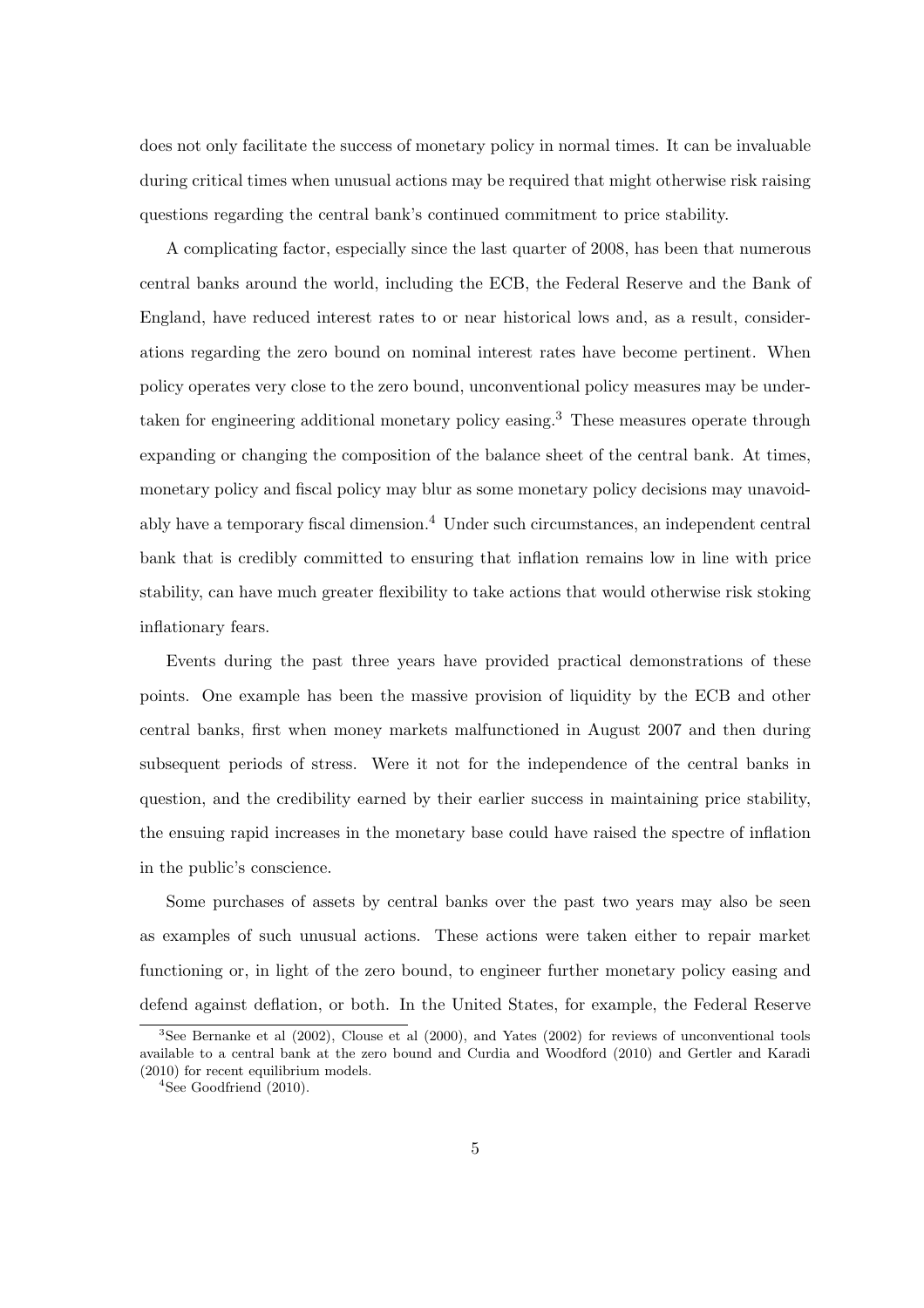bought large quantities of asset-backed securities to prop up an ailing financial sector and the housing market and to stimulate economic activity. In the United Kingdom, the Bank of England engaged in quantitative easing by purchasing UK government bonds. And very recently, the ECB decided to conduct targeted interventions in some euro area public and private debt securities markets to address their dysfunction. In each of these cases, the unusual central bank interventions could potentially have been questioned if the central banks undertaking these interventions were not seen as independent, credible and committed to safeguarding price stability.

One lesson I draw from this experience is that the greater the independence and credibility enjoyed by a central bank in ordinary times, the greater the flexibility to engage in unusual and forceful corrective policy measures during times of crisis. Independence and credibility cannot be taken for granted, however, and must be continuously defended, especially in jurisdictions where the independence of the central bank is not enshrined in a constitutional treaty. The risk that the corrective actions taken by a central bank during a crisis become part of a short-sighted political agenda cannot be ruled out.

Another issue that has surfaced in academic debates concerns the appropriateness of price stability as the primary objective of a central bank. The zero bound on nominal interest rates suggests that if interest rates are already low under normal circumstances, the scope of engineering a conventional monetary policy easing by cutting rates is limited. In light of the recent experience, when several central banks cut short-term nominal interest rates close to zero, it has been suggested that the price stability objective should be replaced with the objective of aiming for a stable higher rate of inflation, say 4 percent. This, it is argued, would provide flexibility for greater policy easing, if needed in the future.

Such proposals to abandon price stability seem to be the unfortunate consequence of a fundamental misconception about monetary policy. They seem to draw on the false premise that the zero lower bound on nominal interest rates poses a limit on the effectiveness of monetary policy to protect against deflation. But when policy rates are close to the zero lower bound, they no longer suffice as indicators of the monetary policy stance and of how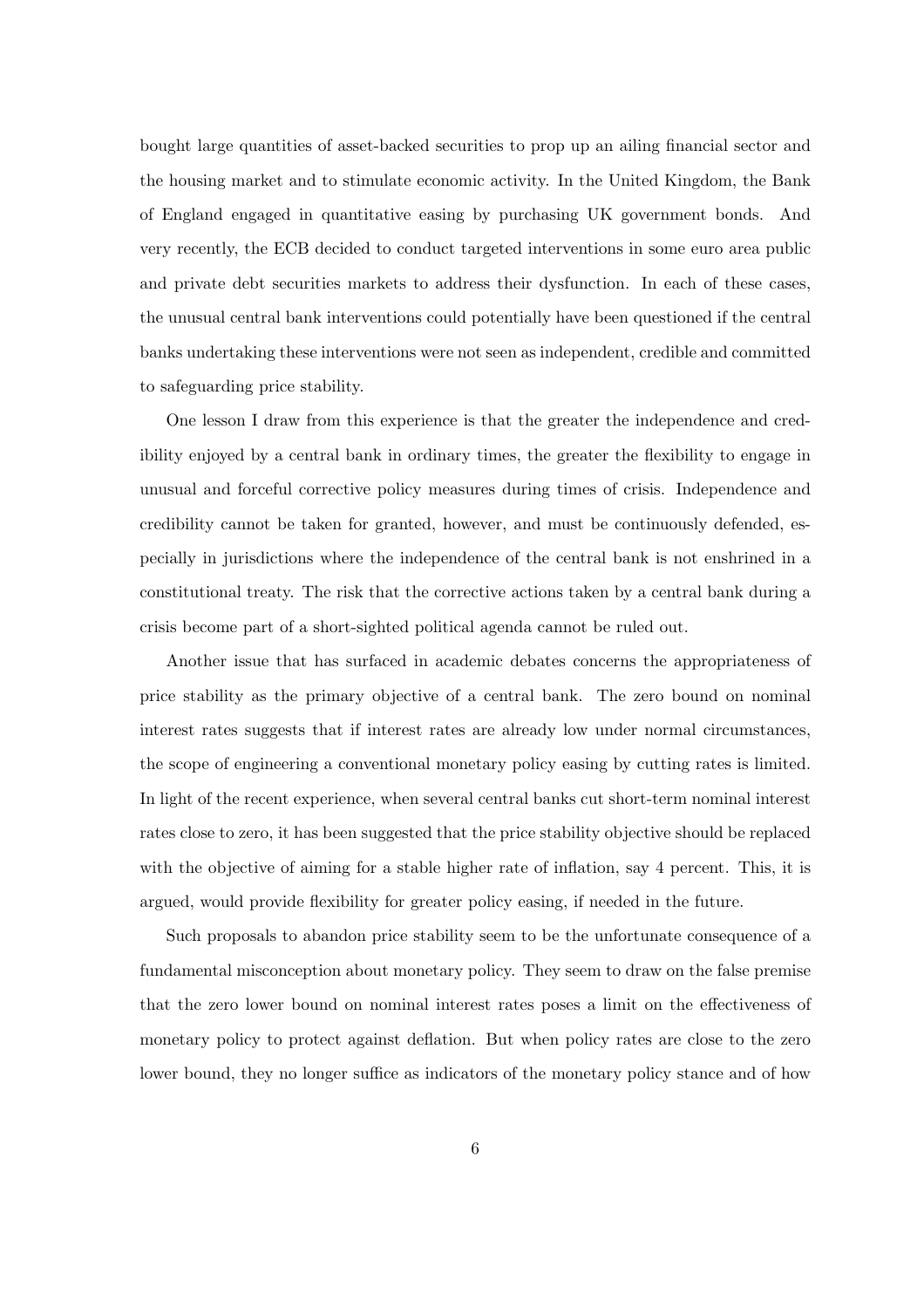expansionary monetary policy may be. In these circumstances, unconventional policy measures acquire an elevated role. To evaluate policy, it is important to look at the complete policy package, accounting both for conventional and unconventional policy easing. In fact, monetary policy can continue to engage in unconventional policy easing even without changing very short-term interest rates near the zero bound. The room for conventional easing may be limited but the ammunition for unconventional policy easing is unlimited. A more legitimate concern is that we have much less experience with unconventional policy-easing measures and face greater uncertainty in calibrating their impact. But this uncertainty is only a matter of degree. Policymakers also face considerable dynamic multiplier uncertainty with respect to conventional policy changes.

One of the lessons that can be drawn from the experience with near-zero interest rates over the past year or so is that, when needed, unconventional monetary policy measures can be effectively deployed to engineer additional easing to prevent deflation. With this in mind, I see absolutely no reason to tolerate corrosive higher inflation in order to reduce the probability that policy rates may occasionally have to be very close to zero.

#### 3 The Strategy of Monetary Policy

There are a number of areas of broad consensus regarding what constitutes good monetary policy practice. Two such elements are common to the monetary policy strategy of numerous central banks around the world today, including the ECB. The first is the usefulness of a clear definition of the central bank's price stability objective, as discussed in the previous section. The second is a forward-looking policy orientation and the associated monitoring of economic projections and, in particular, close attention to inflation forecasts and inflation expectations. Since long and variable lags are an inherent feature of monetary policy, a forward-looking approach is a necessary part of policy stategy.

Monitoring short-term inflation expectations is valuable because expectations are important determinants of actual price and wage setting behaviour and thus actual inflation over time. Monitoring the stability of inflation expectations is also important to gauge the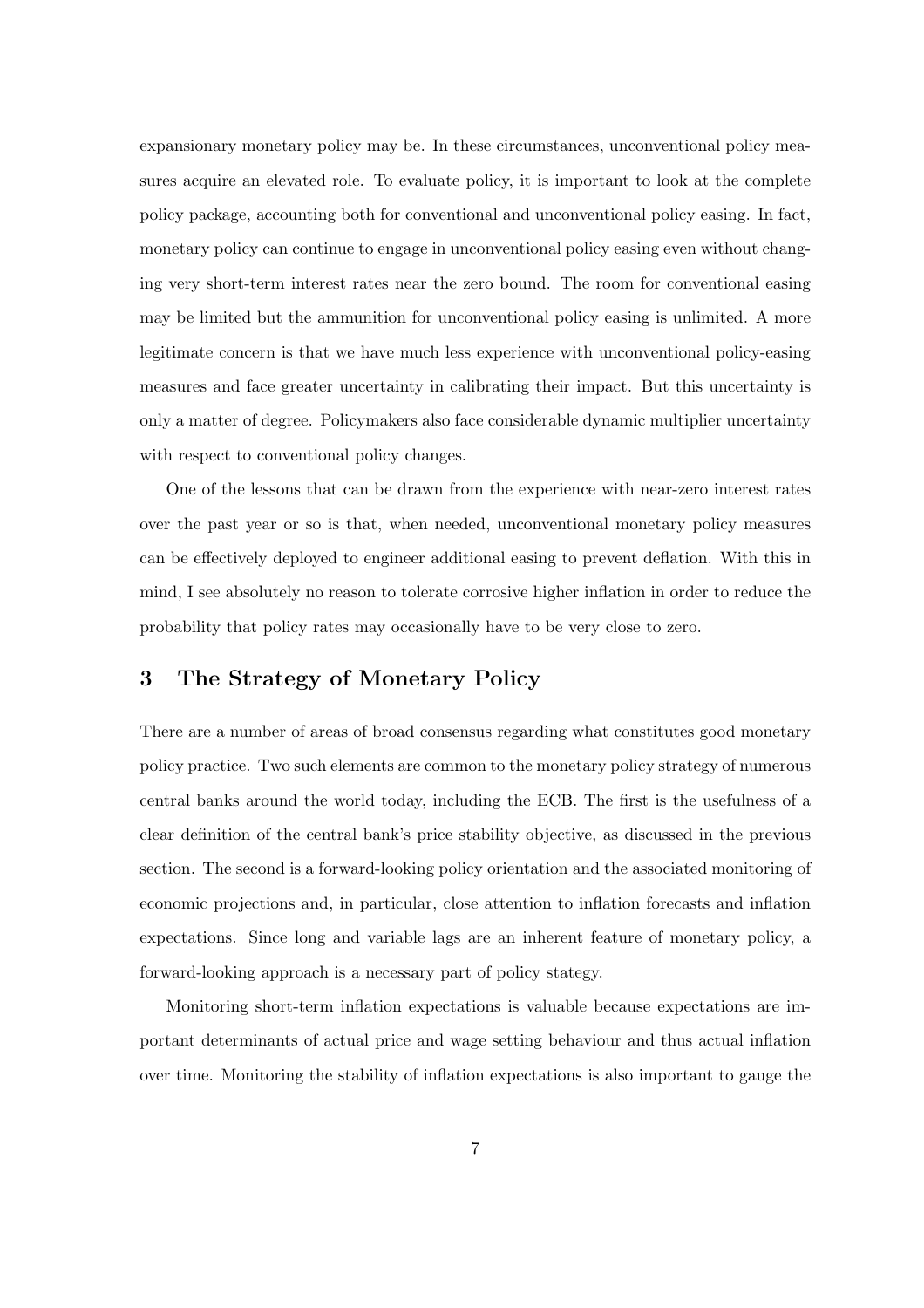extent to which a central bank can respond to real economic disturbances without compromising its price stability mandate. When private inflation expectations become unmoored from the central bank's objectives, macroeconomic stabilisation can be considerably harder to achieve. Well-anchored inflation expectations facilitate the monetary policy response to adverse supply shocks, thereby enabling central banks to better stabilise economic fluctuations. Indeed, one lesson from the crisis is the confirmation of this stabilising role of well-anchored inflation expectations when the economy is under stress.

There is less agreement, however, about a third aspect of monetary policy strategy. This aspect concerns the degree of policy activism that should be employed as a central bank seeks to dampen economic fluctuations and address perceived disequilibria. We may distinguish between two alternative views: the activist view and the stability-oriented view. The activist view suggests that, in addition to price stability, an equally important goal of monetary policy is to guide the economy towards attainment of its ideal "potential" level of activity. That is, an important guide to policy is the "output gap", which measures how far GDP deviates from its potential. In contrast to the activist view, the stability-oriented approach could be characterised as attempting to dampen economic fluctuations by promoting stable economic growth over time, subject to a primary focus on maintaining price stability. The stability-oriented view more closely describes the monetary policy strategy of the ECB than the activist view. A perennial debate in monetary economics has raged over how activist policy should be in terms of closing output gaps. In the next two sections, I review in greater detail some lessons that can be drawn from the experience of the ECB regarding these two approaches.

#### 4 Monetary Policy Activism

The activist view is motivated by the fact that the academic literature sometimes poses the monetary policy problem as the solution to a maximisation problem with not one but two main objectives: getting inflation as close to its assumed target, consistent with price stability, and getting real economic activity close to its ideal "potential" level, defined as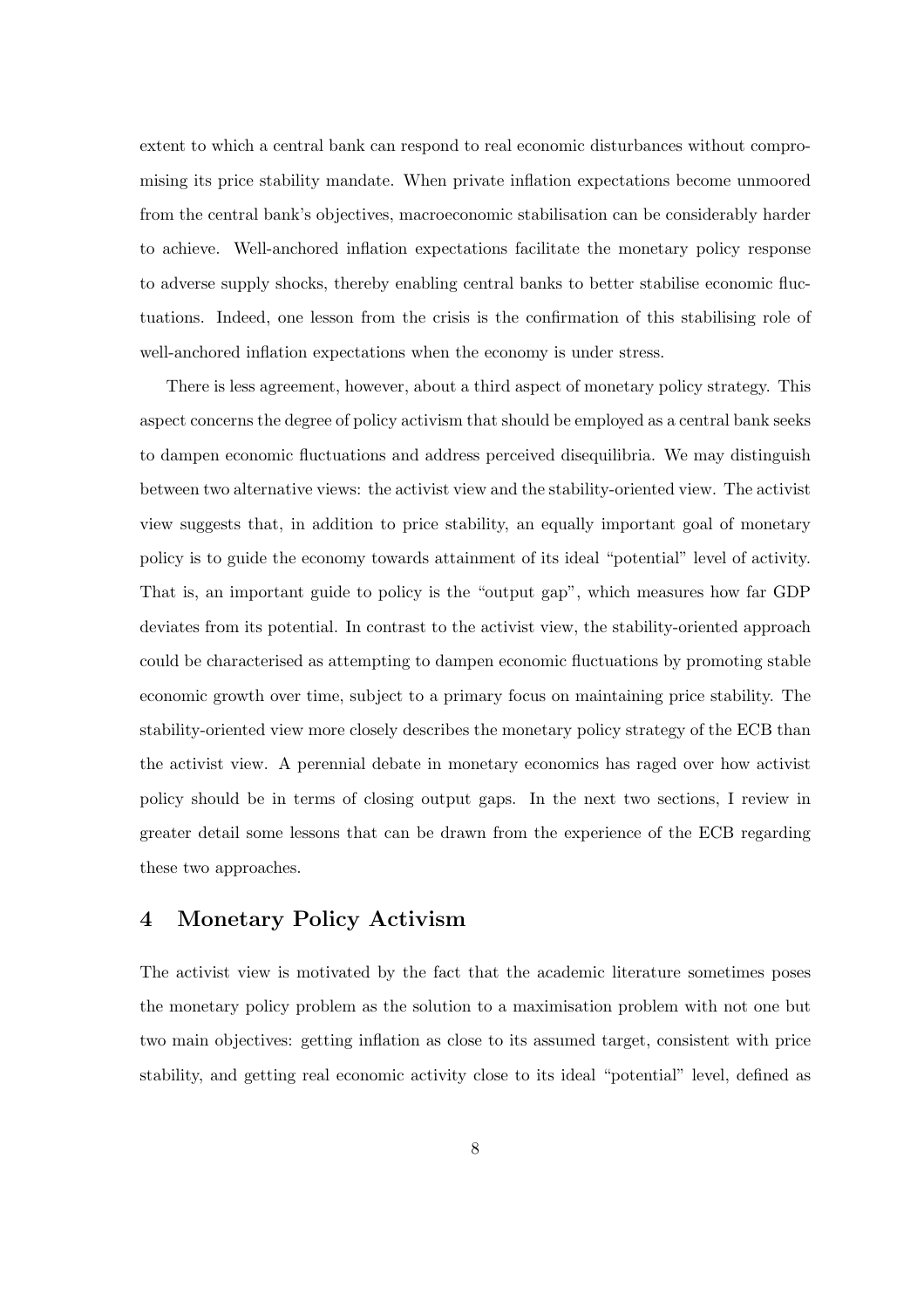the equilibrium or natural level of output that is consistent with price stability.<sup>5</sup>

Let p and q denote (the logarithms of) the price level and real output, respectively, and define the rate of inflation  $\pi \equiv \Delta p$ . Then, using "stars" to mark the ideal target values of respective variables, we can use  $\pi^*$  to denote the numerical definition of price stability and q ∗ to denote the level of potential GDP.

The activist approach to monetary policy imparts greater symmetry on closing the inflation gap  $(\pi - \pi^*)$  and the output gap  $(q - q^*)$  than alternative approaches. Thus, to the extent that this is feasible, activist policies prescribe that monetary policy should not only focus on achieving its price stability objective (that is closing the inflation gap) but also on closing the output gap. A constraining factor to achieving both results is presented in the form of a Phillips curve. A policy tightening can, by opening a negative gap, lead to dampening inflation pressures and vice versa.

There are two types of activist policies: those that rely on a simple activist policy rule and those that claim broader optimality properties. The latter can be seen as attempting to devise a policy plan that balances the inflation and output gaps in the outlook, accounting as precisely as possible for model dynamics.<sup>6,7</sup> The alternative approach, that is relying on an activist monetary policy rule to achieve an approximate balance, is simpler. A common reference to the latter approach is the Taylor (1993) rule:

$$
i = r^* + \pi + \theta_\pi(\pi - \pi^*) + \theta_q(q - q^*)
$$
 (1)

where i is the policy rate and  $r^*$  the natural or equilibrium rate of interest.<sup>8</sup>

 ${}^{5}$ Equivalent definitions may also be expressed in terms of the natural rate of employment and unemployment and are robust to alternative models of the process of inflation determination, as explained by Modigliani and Papademos (1975) in the discussion that defined the NIRU (non-inflationary rate of unemployment) concept.

<sup>&</sup>lt;sup>6</sup>The so called "flexible" inflation targeting approach to monetary policy is sometimes presented in this manner by some authors. See, among others, Svensson (2002) and McCallum and Nelson (2005).

 $7$ The intellectual underpinnings of the approach relate to the optimal control approach to monetary policy that was developed in the 1970s. This was an active area of research to which Lucas Papademos, starting with his Ph.D. thesis, contributed considerably (Athans et al (1977), Papademos (1977, 1981), Modigliani and Papademos (1976, 1978).

 ${}^{8}$ Taylor (1999), Orphanides (2003b) and Taylor and Williams (2010) review the development and rationale for this and related simple monetary policy rules. The specification of such simple rules for a central bank's policy rate abstracts from the zero-lower-bound problem. As mentioned earlier, unconventional policy measures come into play when short-term rates approach zero.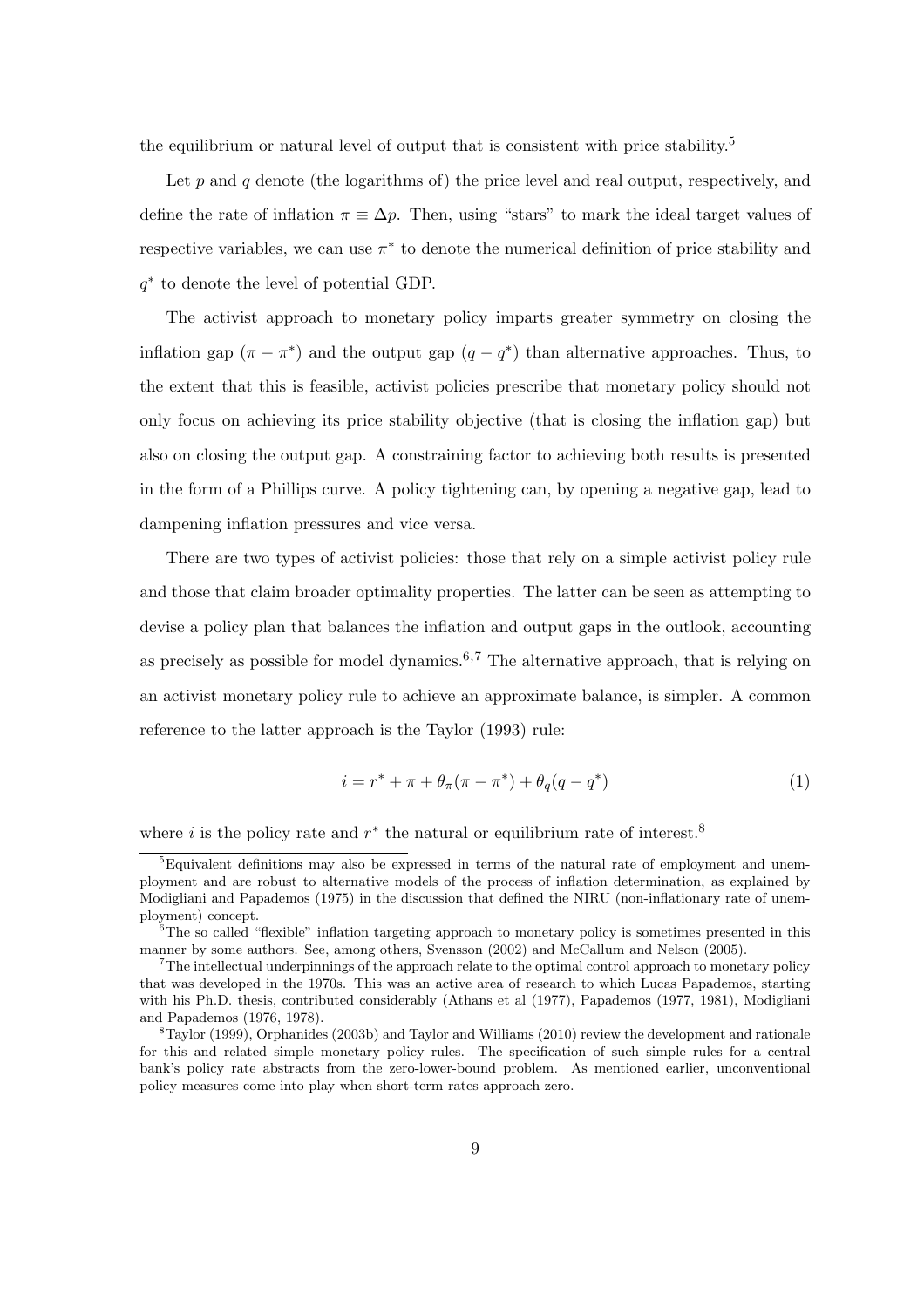Either approach to activism potentially suffers from a crucial practical pitfall: the need of accurate measurements of the level of potential output to measure the output gap,  $(q-q^*)$ . Output gaps are notoriously difficult to construct in real time, and without reliable estimates these activist approaches can run into problems.<sup>9</sup>

Next, I review some illustrative evidence regarding the potential usefulness of the activist approach drawing on the recent experience of the ECB. However, since the ECB's policy cannot be characterised by this approach and the ECB does not even publish estimates of the output gap for the euro area, this illustrative evidence must be based on other sources. In what follows, I rely on the pertinent analysis presented by the International Monetary Fund (IMF) in its World Economic Outlook (WEO) publications. The WEO is useful for two reasons: First, it presents the necessary data and analysis either in the publication or in the associated electronic databases. And second, in the years examined, the policy recommendations appear to have been influenced by readings of the output gap and, in this sense, they have had an activist bent.

Two specific episodes, when the ECB was concerned about inflation and was in a policy tightening mode, present interesting case studies. They correspond to the Spring 2000 WEO and the Spring 2006 WEO. On both occasions, the economy was growing at a brisk pace, but, according to the IMF analysis at the time, had not reached its potential. These are occasions when the differences between the activist and stability-oriented approaches become easier to isolate.

In the Spring of 2000 WEO, the IMF analysis suggested that the euro area suffered from a significant output gap that was projected to persist into 2001. (The forecasts suggested an output gap equal to −1.2 percent for 2000 and −0.5 percent for 2001.) This was a factor in the assessment that inflation prospects appeared benign and a policy recommendation that the ECB should hold back on a rapid tightening. Specifically, the IMF noted:

<sup>&</sup>lt;sup>9</sup>This is not the only difficulty. Another related problem is associated with the need of reliable estimates of the natural rate of interest. For expositional ease, I focus on the output gap issue here, which I consider to be more critical in practice. See e.g. Clark and Kozicki (2005), Laubach and Williams (2003), Orphanides and Williams (2002) and Orphanides and van Norden (2002) for additional discussions of these measurement issues.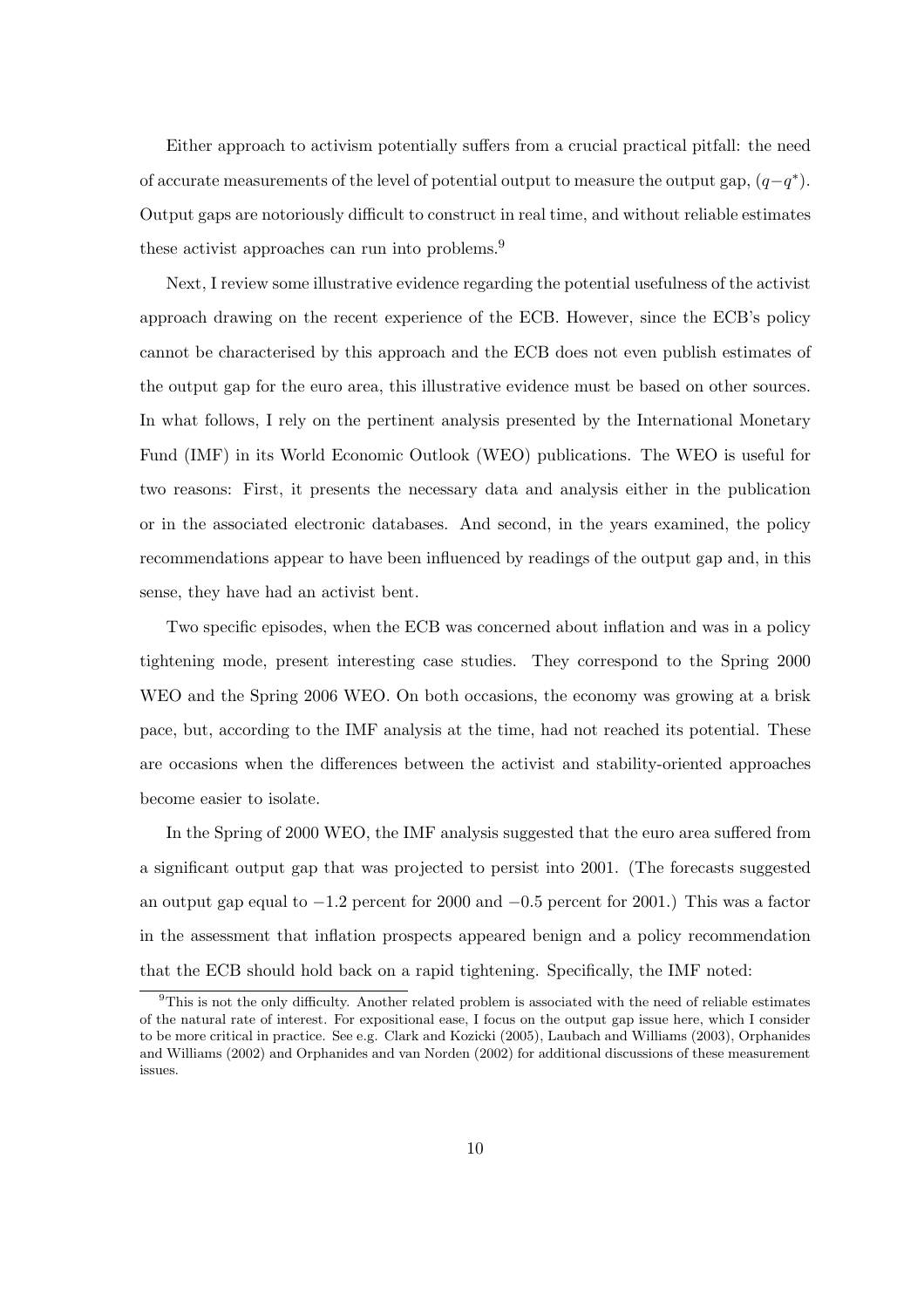"Higher energy prices will temporarily affect headline inflation in the short term, but inflationary pressures should remain subdued due to the large output gap (projected at about 1 1/4 percent in 2000) and increased competitive pressures caused by the deregulation and restructuring across the area. While the ECB needs to maintain a strong anti-inflationary stance, and a gradual shift to a less accommodative stance is to be expected as slack is absorbed, inflation prospects remain benign and it is important currently to avoid holding back the ongoing recovery through a rapid tightening of policy" (IMF, 2000, p. 18).

A similar analysis is present in the Spring 2006 WEO, and brings us closer to the crisis. Again, the IMF projected a significant (negative) output gap for 2006 that was seen as persisting into 2007. Specifically, the forecasts suggested a euro area output gap equal to −1.4 percent for 2006 and −1.3 percent for 2007. Indeed, the significant negative output gap on this occasion was seen as a global phenomenon. Drawing on these estimates, the Spring WEO noted: "Quiescent inflation, partly because of a significant global output gap, allowed monetary policy to be very accommodative. Now as the global output gap narrows, monetary accommodation is being withdrawn" (IMF, 2006, p. xii). The IMF went on to suggest that the ECB should hold back on its policy tightening: "[W]ith underlying inflationary pressures contained and domestic demand still fragile, there appears to be no need to rush to normalize rates" (IMF, 2006, p. 25-26).

On both of these occasions, the ECB emphasised the risks to inflation and continued its tightening. In retrospect, this proved to have been the right call. Retrospective analysis using the IMF's subsequent estimates of the output gap can be read as confirmation of the ECB's policy. How is this so? Simply, the large real-time negative output gap readings for these two years were subsequently revised away, and eventually became positive estimates of the output gap. The annual evolution of the estimates for the output gap for 2000, from Spring 2000 to Spring 2004, and that for the output gap for 2006, from Spring 2006 to Spring 2010, are shown in Figure 3. As can be seen, on both occasions, the real-time estimate proved to be of the wrong sign and was revised by more than 2 percentage points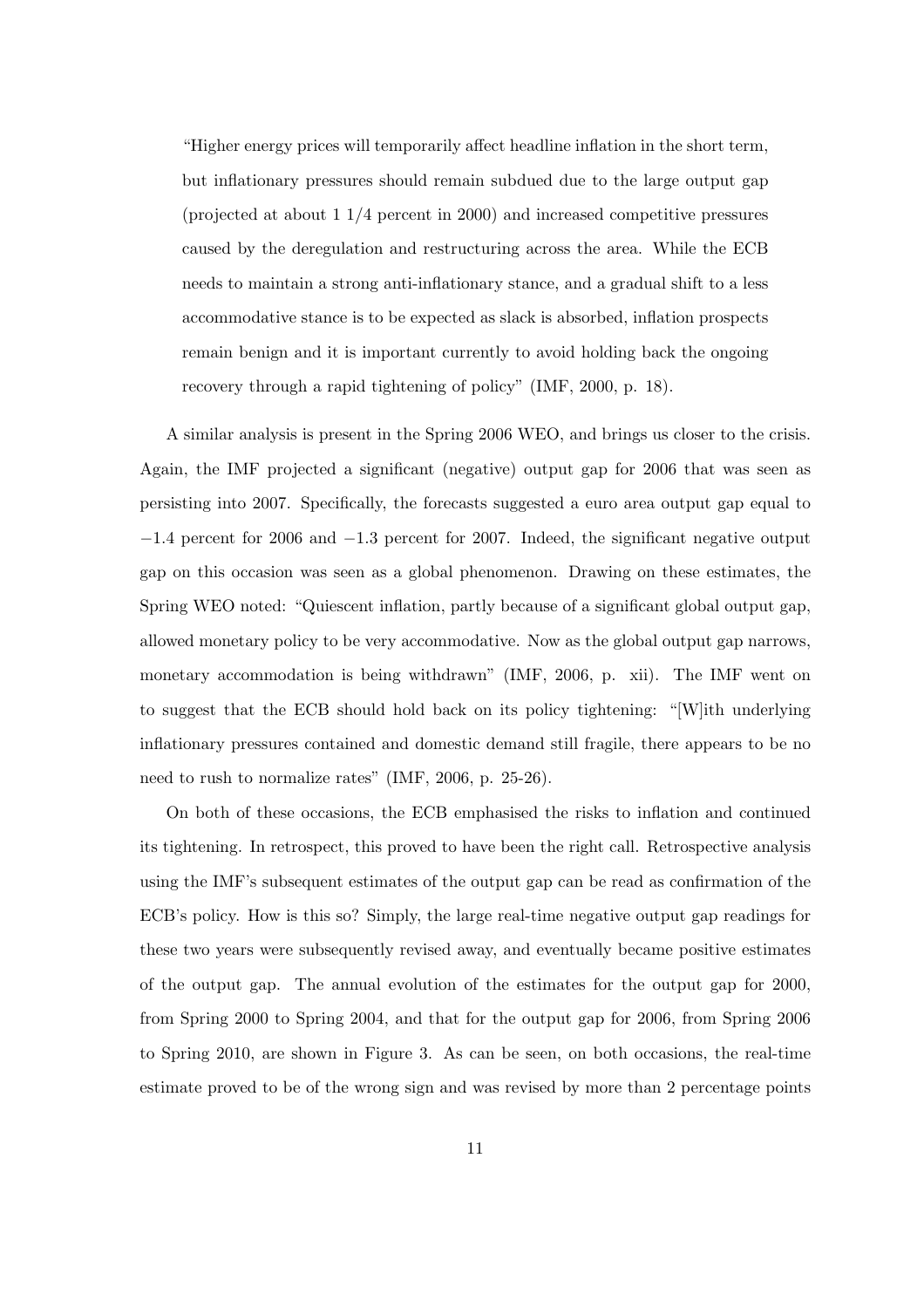over the subsequent four years. Such revisions are not specific to the IMF estimates of the output gap. The pattern of revisions is rather typical of other estimates as well. For comparison, the figure shows the evolution of corresponding estimates of the output gap prepared by the European Commission (EC) each Spring.<sup>10</sup>

How much does this matter for policy? To get a sense, recall that Taylor (1999) suggested considering 2 values for the output-gap response coefficient in rule (1),  $\theta_q = 1/2$  (the classic rule), and  $\theta_q = 1$  (the more activist revised rule). Thus, a 2 percentage point revision in the output gap corresponds to a 100 basis points difference in the classic rule and 200 basis points in the revised rule. Considering the size of typical policy changes, these are remarkably large.

Figure 4 plots the time series of real-time estimates of the output gap from each Spring WEO against the latest vintage (Spring 2010). Note also that the real-time estimates appear to be systematically biased downward. Since the birth of the euro, the real-time estimate of the euro area output gap in the Spring WEO has been negative every single year. Looking at the first ten years of this sample (1999 - 2008), on seven of ten occasions, the sign of the  $2010$  estimate of potential output is the reverse of the sign of the real-time estimate.<sup>11</sup> The average bias for the first ten years is quite large, around 2.1 percentage points. The pattern of revisions is consistent with a gradual downward update of the rate of growth of potential GDP, which characterizes various estimates over the past decade.

One reason for the pronounced difference between the real-time and the recent estimates of the output gap is the dramatic revisions in prospects regarding potential GDP, partly as a result of the recent crisis. Figure 5 traces successive vintages of the output gap, starting with Spring 2000 to show how large the revisions were in the early years of the euro area. Figure 6 plots the successive vintages of the output gap from 2006 to the present. As can be seen, these estimates vary rather little for the early part of the sample shown but are drastically different for the past few years. The crisis has forced a reevaluation of the euro

<sup>&</sup>lt;sup>10</sup>These are typically produced one month after the IMF estimates. The 2001 estimate of the 2000 gap in the figure is from the Autumn 2001 forecast, as it is missing in the Spring forecast of that year.

 $11$ Random selection would have suggested that five out of ten times the sign should be expected to be correct.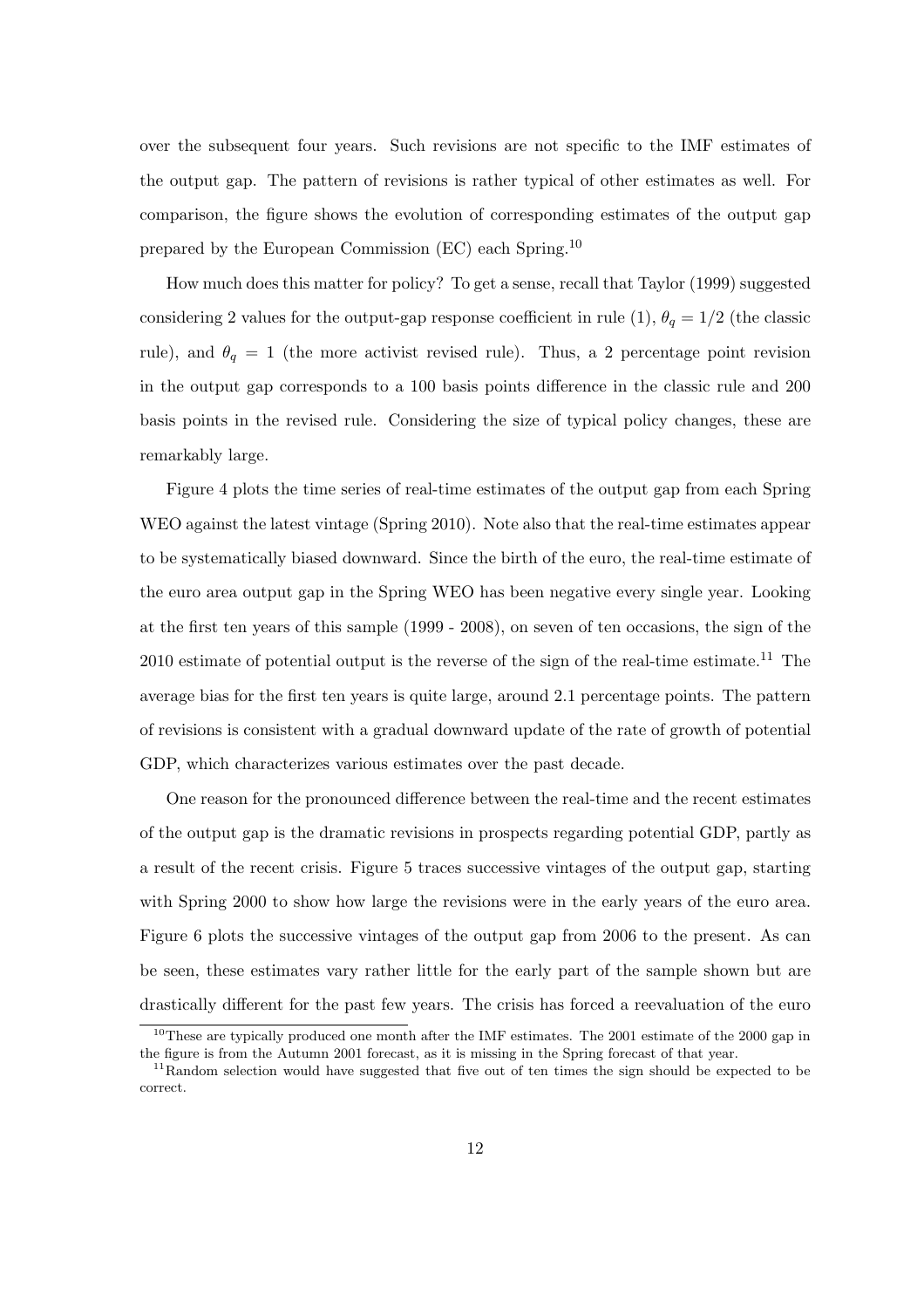area's productive capacity, as it has elsewhere in the world. According to the Spring 2010 IMF analysis, the output gap of all advanced economies for 2006 and 2007 is now estimated to have been large and positive  $( +0.9 \text{ and } +1.5 \text{ percent}, \text{respectively})$  and not significantly negative as was projected in 2006 ( −0.6 and −0.5 percent, respectively).

Thus, the crisis has reconfirmed the lesson that activist monetary policy cannot work, simply because of our inability to possess reliable estimates of the output gap in real time. All in all, the size of revisions in estimates of the output gap for the euro area, as shown in the IMF analysis, suggests that the ECB is correct to eschew the activist approach to policy. This lesson against activism in monetary policy is not new. It is just a reconfirmation of earlier similar experiences, for example the disastrous experience of the Federal Reserve during the 1970s when warnings against the activist approach were not heeded.<sup>12</sup>

## 5 The Stability-Oriented View and Robust Simple Rules

It is not necessary to rely on activist guidelines to formulate effective monetary policy. The alternative, stability-oriented approach appears less ambitious. Its relative strength is in consistently preserving price stability, stressing robustness over optimality. As an illustration, in this section I provide an example of a simple policy rule along these lines that I have found useful to monitor, among other things, over the past several years.<sup>13</sup>

The policy rule is a simple difference rule that can be thought of as providing prescriptions for quarterly changes of the policy rate based on the evolution of inflation and real GDP growth:

$$
\Delta i = \theta_{\pi}(\pi - \pi^*) + \theta_{\Delta q}(\Delta q - \Delta q^*).
$$
\n(2)

Rules of this type have been extensively investigated in quantitative evaluations and have been found to be robust to various sources of misspecification and to the possibility (in reality the certainty) of imperfect knowledge on the part of policymakers and of businesses and households in the model economies.<sup>14</sup>

 $12$ See e.g. Orphanides (2003a) and Orphanides and Williams (2005, 2010).

<sup>&</sup>lt;sup>13</sup>This is based on a similar illustration I originally presented at *The ECB and Its Watchers VIII* conference in May 2006.

 $14$ See e.g. Orphanides and Williams (2002, 2008) and the references cited therein.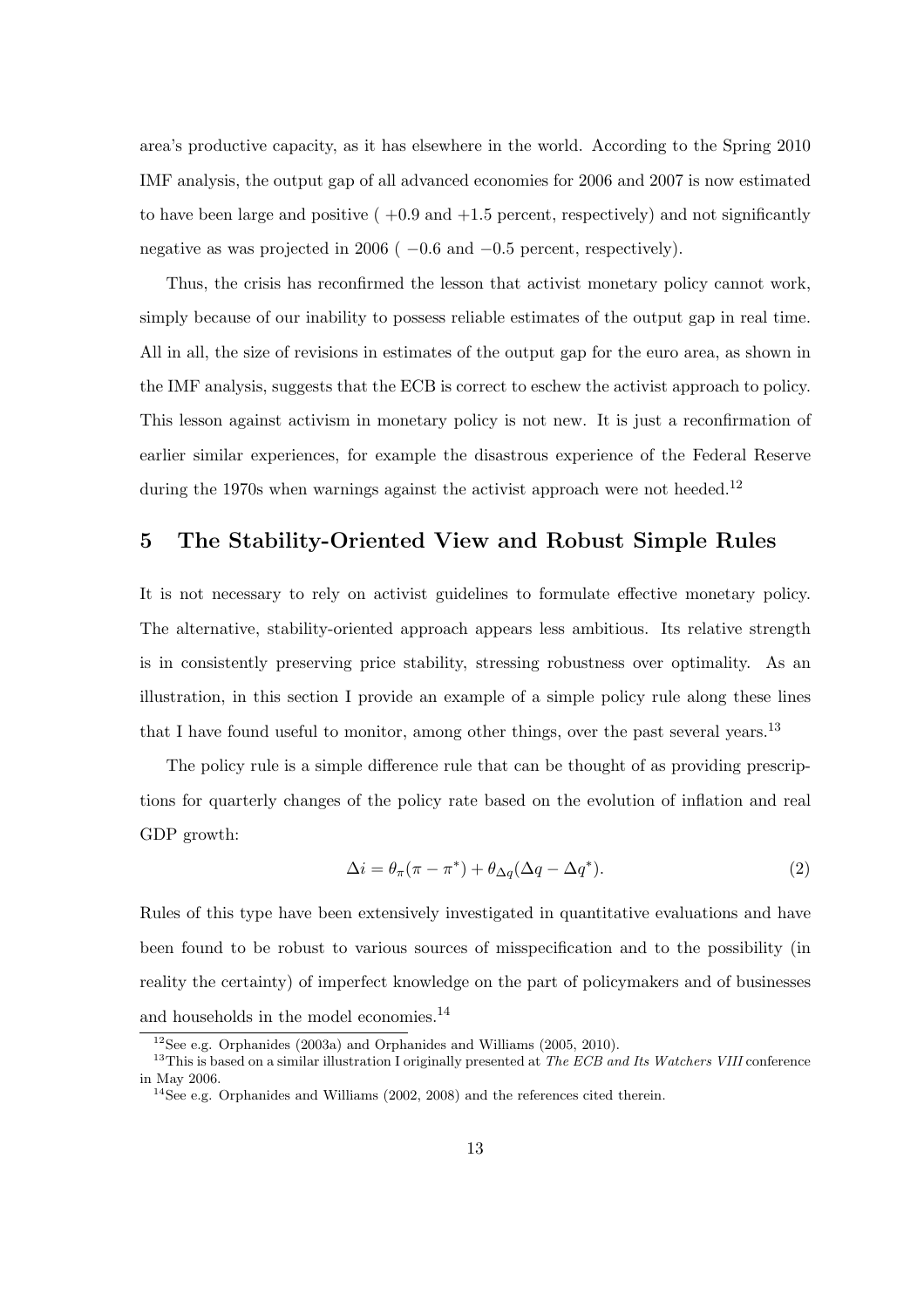The intellectual underpinnings of this rule connect with the writings of Knut Wicksell at the end of the  $19^{th}$  century and those of Milton Friedman in the middle of the  $20^{th}$ century, as well as numerous other authors. The common thread is the desire to find a simple monetary policy guide that can lead to reasonably robust policy without requiring precise information about theoretical concepts such as the various "natural rates" (e.g. the definition of full employment or potential output, or the equilibrium real interest rate) that cannot be reliably observed or measured when policy is set. Estimates of output gaps are not needed for guiding policy in this approach, only a sense of the economy's trend growth, which is subject to considerably less uncertainty.

The link to Friedman comes from the idea that a robust rule for ensuring long-term monetary stability is for the central bank to maintain a constant rate of growth of the money supply—Milton Friedman's k-percent rule. This is an example of a policy rule that does not require knowledge of either the natural rate of output or the natural rate of interest, but with a money instrument (Friedman, 1960). The Friedman rule draws on the equation of exchange that can be expressed in growth rates (approximated with log-differences) as follows:

$$
\Delta m + \Delta v = \pi + \Delta q \tag{3}
$$

where  $m$  and  $v$  are (the logarithms of) the money stock and its velocity, respectively. Selecting the constant growth of money,  $k$ , to correspond to the sum of a desired inflation target,  $\pi^*$ , and the economy's potential growth rate,  $\Delta q^*$ , and adjusting for any secular trend in the velocity of money,  $\Delta v^*$ , suggests a simple rule that can achieve, on average, the desired inflation target,  $\pi^*$ :

$$
\Delta m = \pi^* + \Delta q^* - \Delta v^*.
$$
\n<sup>(4)</sup>

Further, if the velocity of money were fairly stable, this simple rule would also yield a high degree of economic stability. Unpredictable fluctuations in the equilibrium velocity of money that may take time to ascertain and operational difficulties in controlling the money supply in the short run for all but the most narrow monetary aggregates, however, do not speak well for relying on the money supply as the main instrument for monetary policy.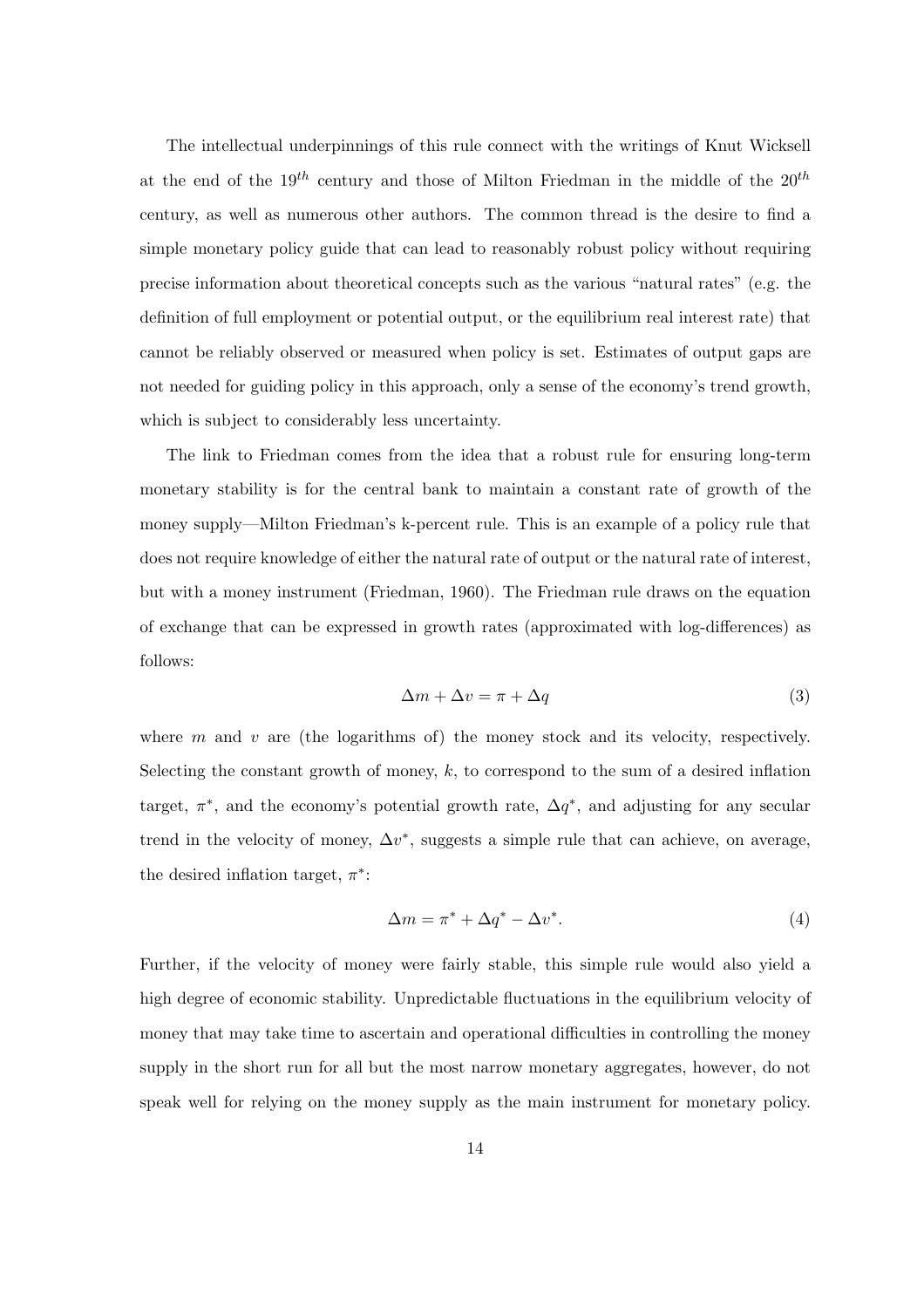While monetary aggregates can serve to cross-check the stance of monetary policy, especially with regard to medium-to-long term risks to inflation, short-term nominal interest rates are usually more suitable to serve as day-to-day policy instruments.

The simple interest rate rule (2) may be seen as relating to Friedman's k-percent rule described above. To see the relationship between rule (2) and money growth targeting, substitute the money growth in rule (4) into the equation of exchange so that the rule can be stated in terms of the velocity of money:

$$
\Delta v - \Delta v^* = (\pi - \pi^*) + (\Delta q - \Delta q^*).
$$
\n(5)

Consider now the simplest formulation of money demand as a (log-) linear relationship between velocity deviations from its equilibrium and the rate of interest. In difference form this is

$$
\Delta v - \Delta v^* = a\Delta i + e,\tag{6}
$$

where  $a > 0$  and e summarises short-run money demand dynamics and temporary velocity disturbances. To reformulate the k-percent money growth rule in terms of an interest rate rule, while avoiding the short-run velocity fluctuations, e, one may substitute the remaining part of (6) into (5). This yields rule (2) for some  $\theta = \theta_{\pi} = \theta_{\Delta q} > 0$ .

The link to Wicksell derives from his work on interest and prices, where he argued that price stability could be maintained in an economy if the market interest rate were always equal to the economy's natural rate of interest,  $r^*$ . Wicksell examined how the central bank might adjust the rate of interest to achieve price stability. Recognising that the natural rate of interest is unavoidably an abstract concept, however, Wicksell did not advise that the central bank first take a stand on what the natural rate is in order to formulate policy: "This does not mean that the bank ought actually to ascertain the natural rate before fixing their own rates of interest. That would, of course, be impracticable, and would also be quite unnecessary" (Wicksell, 1898 [1936], p. 189, emphasis in the original). Rather, Wicksell pointed out that a simple method for a central bank to maintain approximate price stability would be to follow a simple prescription adjusting its interest rate in a systematic manner to developments in prices: "If prices rise, the rate of interest is to be raised; and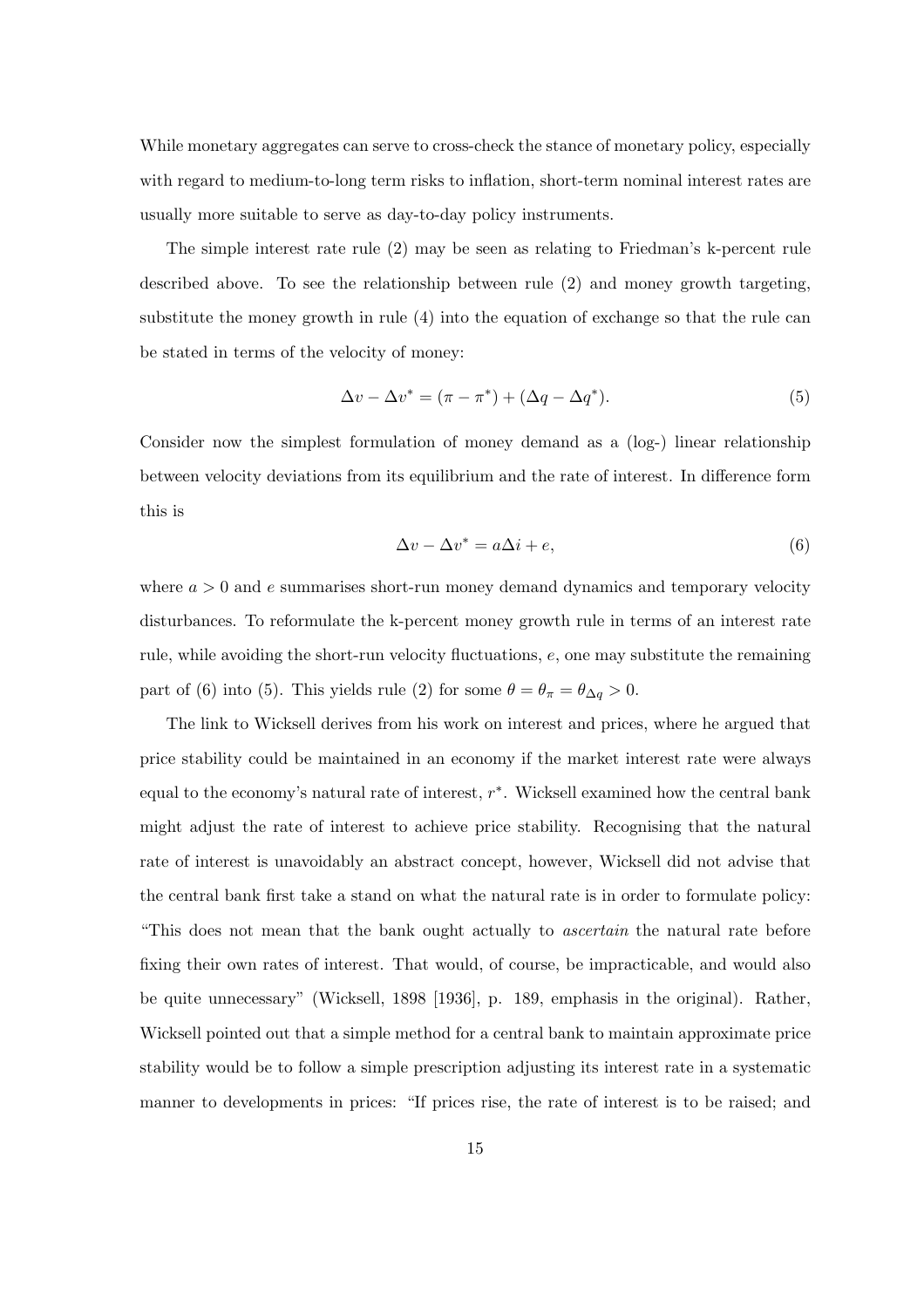if prices fall, the rate of interest is to be lowered; and the rate of interest is henceforth to be maintained at its new level until a further movement in prices calls for a further change in one direction or the other" (p. 189). In algebraic terms, Wicksell's proposal can be interpreted as rule (2), but ignoring the response of interest rates to the difference between the economy's growth from its potential, that is  $\theta_{\pi} > 0$  and  $\theta_{\Delta q} = 0$ .

Implementation of rule (2) at a quarterly frequency requires summary indicators of the quarterly evolution of inflation and output growth, an assessment of trend or potential output growth and, of course, a numerical definition of price stability,  $\pi^*$ . Implementation also requires the rule coefficients which are set to  $\theta_{\pi} = \theta_{\Delta q} = 0.5$  for this illustration.

Since monetary policy is forward looking, near-term forecasts are more useful summary indicators of inflation and output for guiding policy. For the illustration presented here, I therefore rely on the ECB's SPF. Specifically, I employ the average of the survey responses regarding year-on-year forecasts for inflation and output growth with horizons ending about one year ahead from the data available when the survey is conducted. These "year-ahead" forecasts have approximately the same horizon from quarter to quarter.

Figure 7 shows the one-year ahead inflation forecast from the SPF together with two numerical guides for the definition of price stability to be used in the rule: an upper guide of 2 percent and a lower guide of 1.5 percent. Comparing the inflation forecast with the corresponding guide, therefore, indicates whether the rule prescribes that the policy rate should be raised or lowered on account of the near-term inflation outlook.

Figure 8 shows the one-year ahead GDP growth forecasts from the SPF together with two alternative indicators of what trend or potential GDP growth is. One indicator is from the survey itself, the average response to a question asking what GDP growth is expected to be five years ahead. Because cyclical dynamics are expected to dissipate in a few years, this long-term forecast provides information about what the respondents view as the long-term growth potential of the economy. The second indicator is a rough real-time estimate of potential GDP growth based on the analysis presented in the IMF's WEO. In each year, the figure plots the potential GDP growth estimate for that year as reflected in the Spring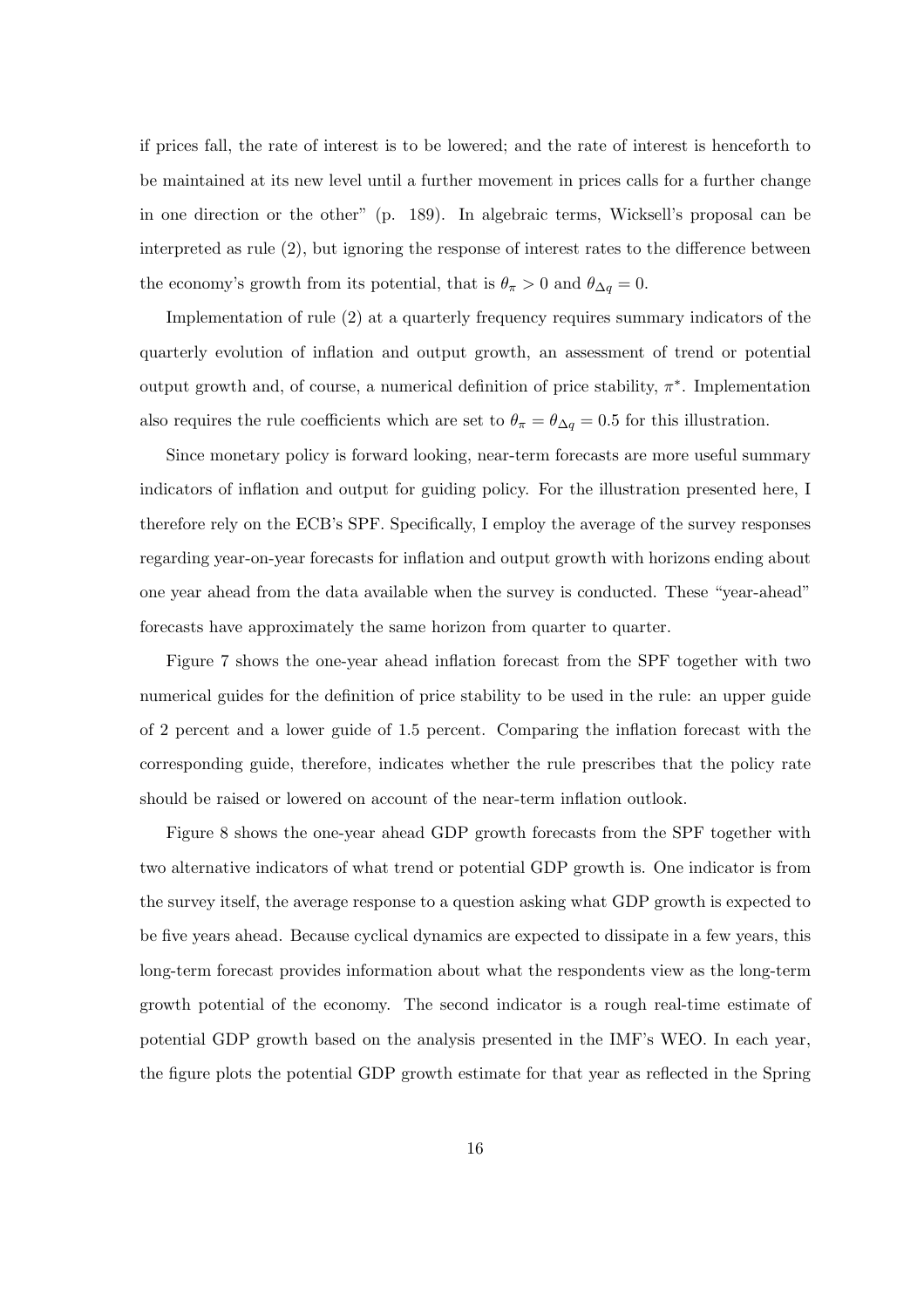WEO. The same estimate from the Spring WEO is plotted for all four quarters of the year. As can be seen, the WEO estimates are generally close to the five-year ahead SPF forecast. A substantial difference appears for 2009 and 2010, however. The WEO estimates reflect an unusually large drop in potential GDP growth, not seen in the SPF forecast. According to the WEO analysis, however, this drop is expected to be temporary: thus, the implied fiveyear ahead forecast of potential output growth would be much closer to the corresponding SPF forecast shown in the figure (IMF, 2009). The comparison of the GDP forecast with its underlying estimated trend, indicates whether the economy is expanding faster or slower than its normal limit in the near term, and therefore signals whether the rule prescribes that the policy rate should be raised or lowered on account of the near-term inflation outlook.

The combination of two alternative estimates for trend GDP and the upper and lower guide for the definition of price stability results in four different values for the quarterly change in the policy rate suggested by the rule. Figure 9 compares the resulting envelope of rule prescriptions (the shaded area in the figure) with the actual quarterly change in the ECB policy rate (more precisely, the rate on the main refinancing operations, MRO). For actual policy, in each quarter I use the MRO rate following the policy meeting of the second month of the quarter. This provides the closest match to the timetable of the SPF. As already noted, the survey is conducted towards the end of the first month in every quarter and the results are available to the Governing Council at the policy meeting of the second month. Figure 10 shows the prescriptions for the level of the policy rate that emerge from applying the prescribed quarterly changes to the level of the policy rate a quarter earlier.

As can be seen in the figures, the contours of the policy prescriptions from this simple robust rule line up reasonably well with the actual policy decisions taken by the Governing Council of the ECB. In that sense, this rule is also descriptive of ECB policy. However, several complications should be kept in mind in treating the resulting illustration as an exercise in description. These complications would imply that the rule implemented as described above may suggest distorted policy prescriptions. The complications arise from the fact that the inputs to the rule may not coincide with either the ECB/Eurosystem staff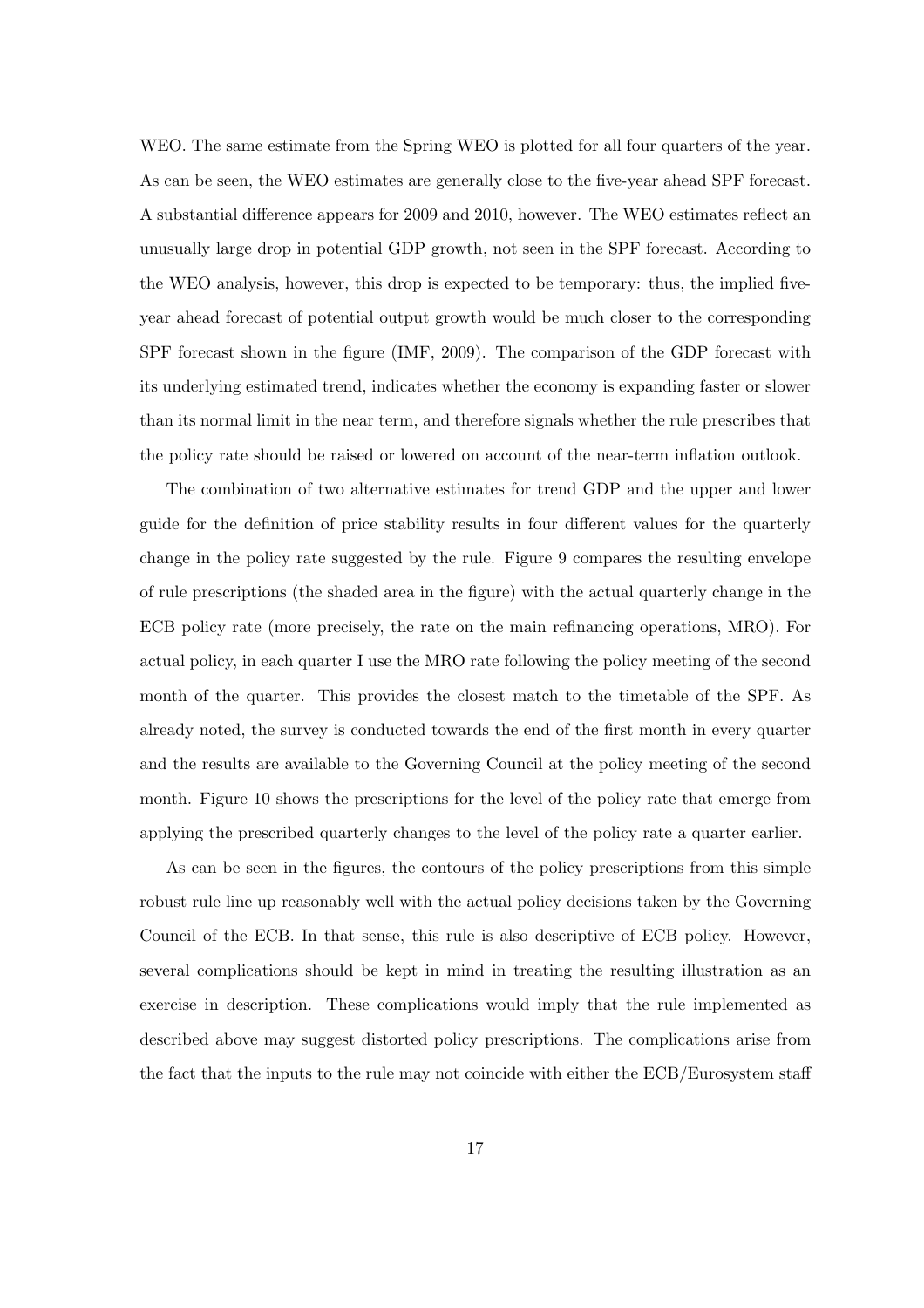analysis or the Governing Council's views. Thus, the rule prescriptions would be tighter than indicated if, for example: (i) the inflation forecast were higher, (ii) the output growth forecast were stronger, or (iii) the potential output growth were more pessimistic than assumed in the exercise.

Even if a simple rule such as the one shown captured actual policy decisions reasonably well most of the time, deviations would be expected, reflecting factors that may importantly influence policy on some occasions but are not captured by the simple rule. Two such noteworthy deviations in the period since the financial turbulence began can be seen in Figures 9 and 10.

The first deviation concerns the policy rate increase in 2008Q3, reflecting the tightening on 3 July 2008. According to the rule prescriptions, the evidence that the economy was weakening would have argued against the tightening during that summer. An important consideration at the time was a serious concern that inflation expectations risked becoming unmoored, a concern not adequately reflected in the summary indicator reflecting the nearterm deterioration in the inflation outlook. In the summer of 2008, the euro area, together with other parts of the world, experienced an inflation scare. This was toward the tail end of a long spell of increases in energy and commodity prices. For many months, despite some signs of weakness in the economy and despite continuing tensions in financial markets, there were successive deteriorations in the outlook for headline inflation. Signs of the emerging inflation scare appeared in financial market indicators and also in survey expectations. For example, as seen in Figure 2, the ECB's SPF showed a shift in the distribution of forecaster's responses regarding their expectation of inflation five years ahead. As seen in the figure, the survey that was published in August 2008 was the only one in the history of the survey where more than a quarter of the respondents thought inflation five-years ahead would exceed 2 percent. The mean of the forecasts, also shown, was the highest recorded in the history of the survey and slightly exceeded 2 percent (although the reading still rounded to 2.0). This was also the only occasion in the history of the survey when the calendar-yearafter-next as well as the two-year-ahead forecast exceeded 2 percent. (They both registered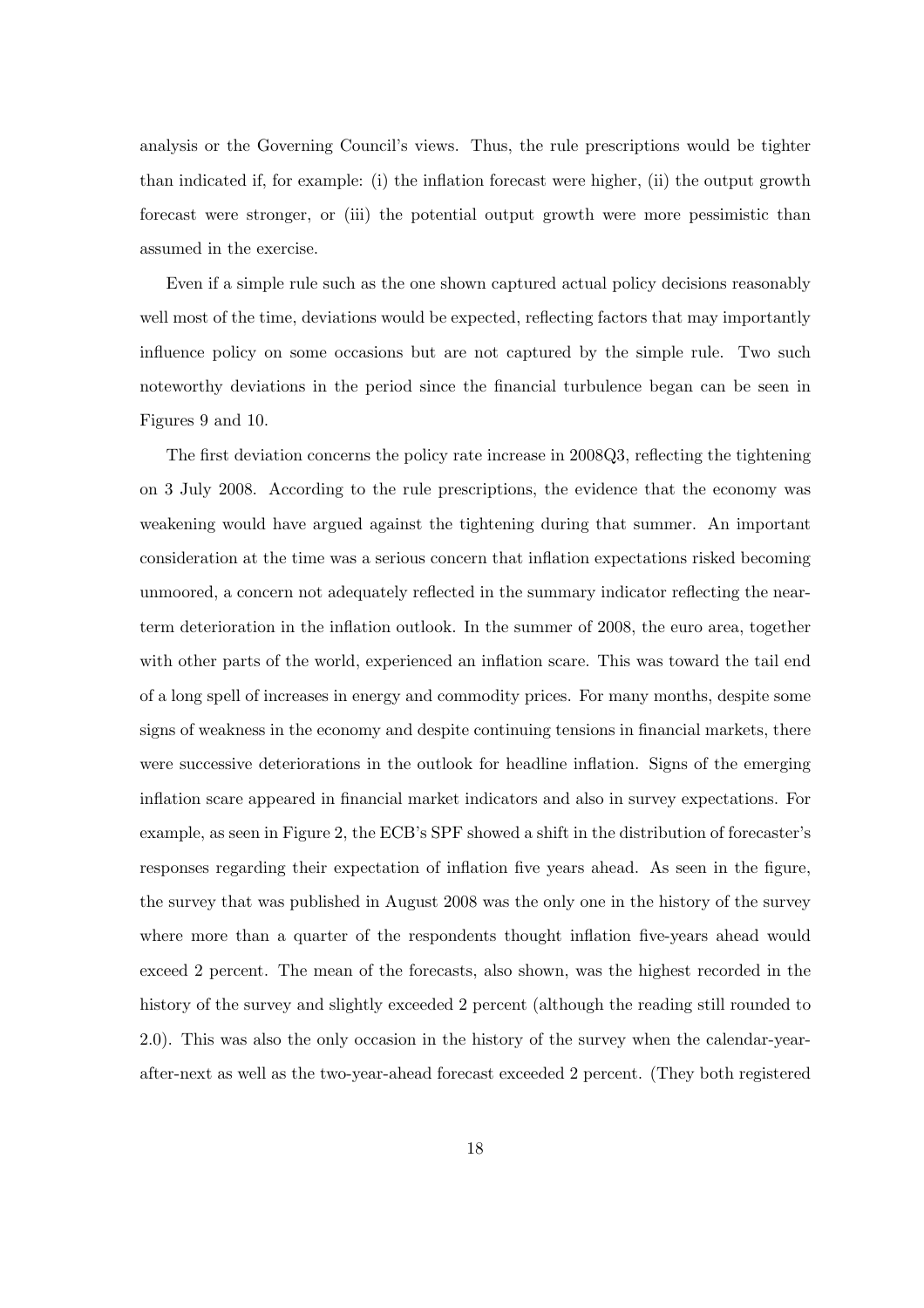#### 2.1 percent.)

In the Introductory Statement released after the meeting, the Governing Council stressed that: "Against this background, it is imperative to ensure that medium to longer-term inflation expectations remain firmly anchored at levels in line with price stability" (ECB, 2008). On this occasion, ensuring that long-term inflation expectations remained wellanchored, proved to be a decisive factor.

Another deviation from the policy rule is evident during 2009. According to the policy rule prescriptions shown in Figure 10, additional policy easing (reflected in the reduction of the ECB policy rate on main refinancing operations) would have been suggested by the simple policy rule. The lower bound of the range even suggests that, according to the rule, the policy rate would have been set to a negative number for a couple of quarters, if that were possible. This episode, of course, involves near-zero short-term nominal interest rates. As already noted, under these circumstances, the stance of monetary policy cannot be adequately represented by the conventional policy changes embedded in short-term interest rates alone. On this occasion, faced with the zero nominal interest rate bound, the Governing Council supplemented its conventional policy easing that brought the main policy rate (MRO) to the historically low 1 percent level with unconventional policy measures, including liquidity provision at longer maturities and the purchases of assets for monetary policy purposes. Some of these measures were unprecedented in scale and scope. Indicatively, I mention the decision to offer unlimited liquidity for one year at the rate of 1 percent, upon presentation of adequate collateral, which resulted in the unprecedented liquidity injection of 442 billion euro in June 2009. The decisive unconventional policy measures adopted in the first half of 2009 drove overnight interest rates considerably below the policy rate and also influenced other interest rates and asset prices. A comparison of the behaviour of overnight interest rates (eonia) as well as the three-month interbank rate (euribor) compared to the policy rate (MRO) illustrates the point. As seen in Figure 11, for example, since the Spring of 2009, the three-month euribor has been trading consistently substantially below the policy rate, whereas under normal circumstances it should exceed it.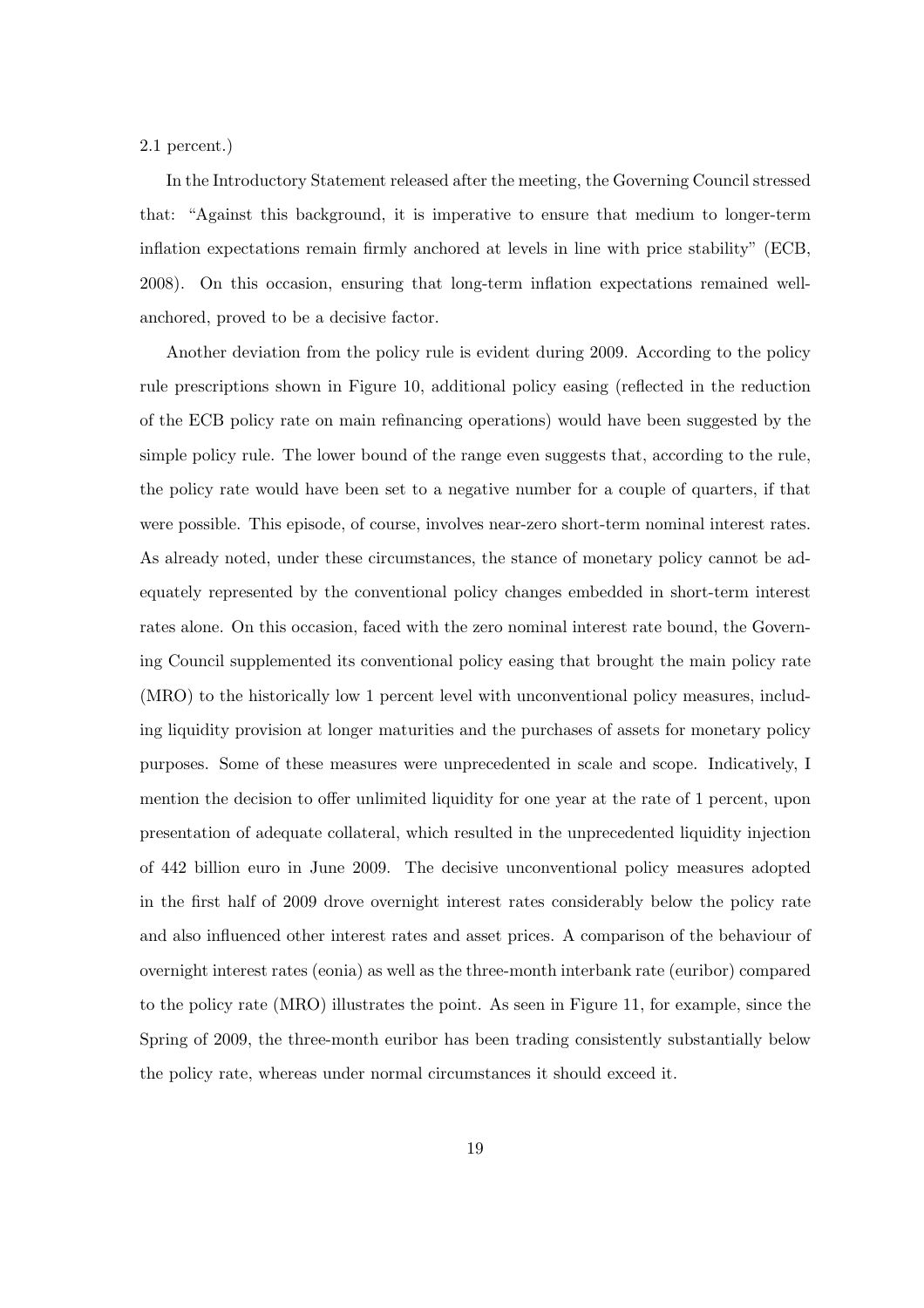This analysis suggests that the simple rule illustrated above can be seen as an informative proxy of the ECB's economic analysis, aiming at assessing the role of short-run forecasts of inflation and economic activity on policy. In this sense, it may form a useful element in policy discussions. However, it should not be misinterpreted as coming close to providing the full range of considerations pertinent to any policy decisions. It should be recalled, for example, that the ECB's two-pillar approach to policy cross-checks economic analysis with the monetary analysis that focuses on a longer-term horizon. This two-pillar approach is designed to ensure that no relevant information is lost in the assessment of the risks to price stability and that appropriate attention is paid to different perspectives in order to come to an overall judgement on the risks to price stability.<sup>15</sup>

## 6 Activism and Asset Prices

Another area of continuing debate regarding the monetary policy strategy concerns the treatment of suspected asset price misalignments. In light of the large costs of the recent financial crisis, the origins of which could be related to such a misalignment, a re-assessment of the role of central banks in promoting financial stability is certainly in order. But how activist should monetary policy be in order to counter suspected asset price misalignments?

Broadly speaking, there are two main strategies for dealing with financial imbalances and suspected asset price bubbles. The conventional, non-activist strategy advocates that a central bank should focus its attention on the total risks to the outlook of inflation and real economic activity in evaluating policy alternatives.<sup>16</sup> Interest rate policy adjustments should only react to suspected asset price misalignments to the extent that changes in asset prices might affect prospective output and inflation prospects over the pertinent horizon. Thus, if a suspected bubble translates into ebullience in consumption and investment decisions, a policy tightening responding to the demand imbalance would be in order. And if a suspected bubble bursts, thus dampening aggregate demand, a monetary loosening would reduce the

 $^{15}{\rm{See}}$  Beck and Wieland (2007, 2008) for a formalisation of this cross-checking.

 $^{16}$ Bernanke (2002), Greenspan (2010), Kohn (2006, 2009) and Posen (2009), among others, have argued in favour of this approach.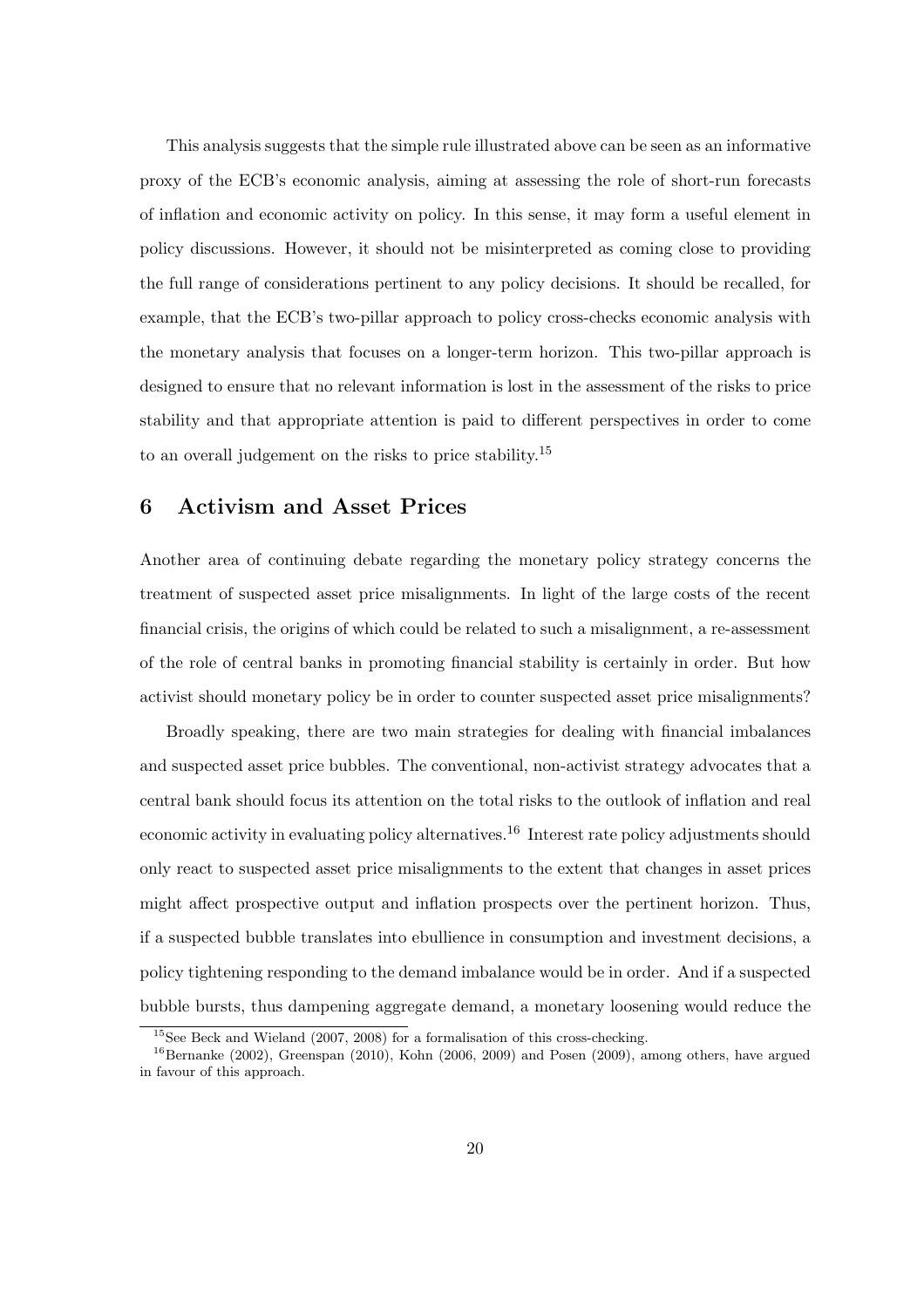possible damage—the so called "mop-up" approach to treating financial bubbles.

The alternative, more activist approach to responding to suspected asset price misalignments suggests that monetary policy should "lean against the wind" of emerging financial imbalances over and above the implicit policy reaction suggested by the effect of the suspected asset price developments on the evaluation of the risks to the outlook for inflation and real economic activity.<sup>17</sup> This approach calls for "extra action" to be taken on account of asset price movements (Kohn, 2006). The suggested rationale is that tempering emerging financial imbalances while they are developing can reduce the probability of costly financial instability in the future.

There are a number of practical concerns that bring into question the appropriateness of this activist approach. Even if the presence of a bubble is ascertained, one concern regards the difficulty in calibrating the size of an "appropriate" interest rate response. Another concern regards the appropriate direction and timing of an activist monetary response to suspected asset price misalignments. Should policy tighten to arrest a brewing bubble or ease in anticipation of its crash? The most obvious concern, however, is that suspected asset price misalignments cannot be identified with enough accuracy in real time. Early identification is intrinsically difficult as it presupposes the ability to determine the fundamental value of assets when market forces fail to do so. This problem is fundamentally similar to the difficulty in assessing real-time estimates of the output gap for stabilisation policy. Only here the difficulty is far greater. Policymakers are asked to take a definitive position questioning the collective wisdom reflected in market valuations.

The non-activist approach need not mean that suspected asset price misalignments are ignored in setting interest rates, however, and if the risk evaluation framework is sufficiently encompassing, it may nest the concerns of the proponents of the activist view. In particular, to the extent that a misalignment is detected, and concerns regarding the possibility of a financial collapse emerge, these concerns can and should be mapped into the risk analysis concerning the outlook of the economy. An asset boom stokes inflationary

 $17$ Borio and Lowe (2002), Borio and White (2003), Cecchetti et al (2002) and White (2006), among others, have argued in favour of this approach.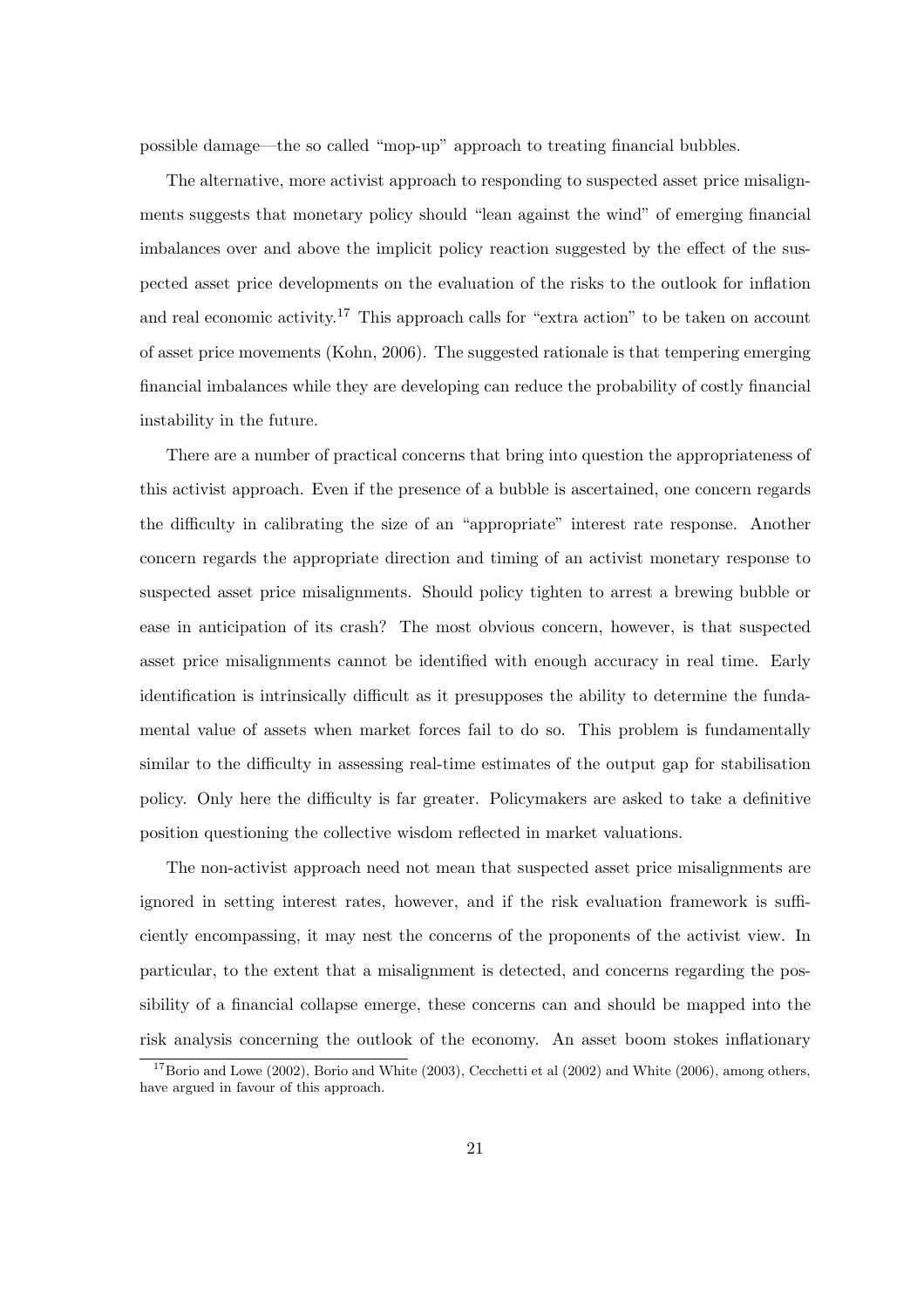dynamics. And an asset price collapse can create the risk of a deflationary dynamic in the economy. These undesirable outcomes that are associated with asset price booms and busts can be accounted for as part of the overall risk analysis for monetary policy, provided the horizon for the analysis is sufficiently long. Indeed, as Papademos (2009c) points out, because asset price booms are often associated with robust money and credit expansion, accounting for the longer-term risks reflected in the ECB's monetary analysis provides an appropriate framework for incorporating the pertinent information in formulating policy. Closely monitoring money and credit can alert policymakers to the potential for financing unsustainable runs in asset prices in the medium to long-run. An advantage of the ECB monetary policy strategy in using information from the monetary analysis pillar in this manner, is that it can account for the risks from potential misalignments in an integrated risk management approach, without the need to take a definitive position on identifying asset price misalignments (Issing, 2009a,b).

The pertinent tradeoff may be viewed as one regarding a comparison of the risks to price stability over shorter horizons against tail risks at longer horizons. If an adjustment in interest rates can reduce the tail risks to price stability associated with a suspected price misalignment at a more distant horizon, without significantly raising risks of deviating from price stability over nearer horizons, such an adjustment would seem warranted. That said, the interest rate does not seem to be the most appropriate instrument for minimising the tail risks associated with a possible asset market collapse at distant horizons. Interest rates have always been and remain too blunt a tool for this purpose.

Enhancing financial stability is certainly a worthwhile goal. The great financial crisis has provided a reminder of the value of longer-term risk analysis, such as reflected in the ECB's monetary analysis pillar. But it has not provided concrete additional evidence that monetary policymakers should use their interest rate policy instrument to respond to emerging financial imbalances over and above what could be justified by a thorough analysis of the risks to price stability. Rather, regulatory tools should be brought to bear in order to minimise the risks associated with suspected asset price misalignment. Which brings us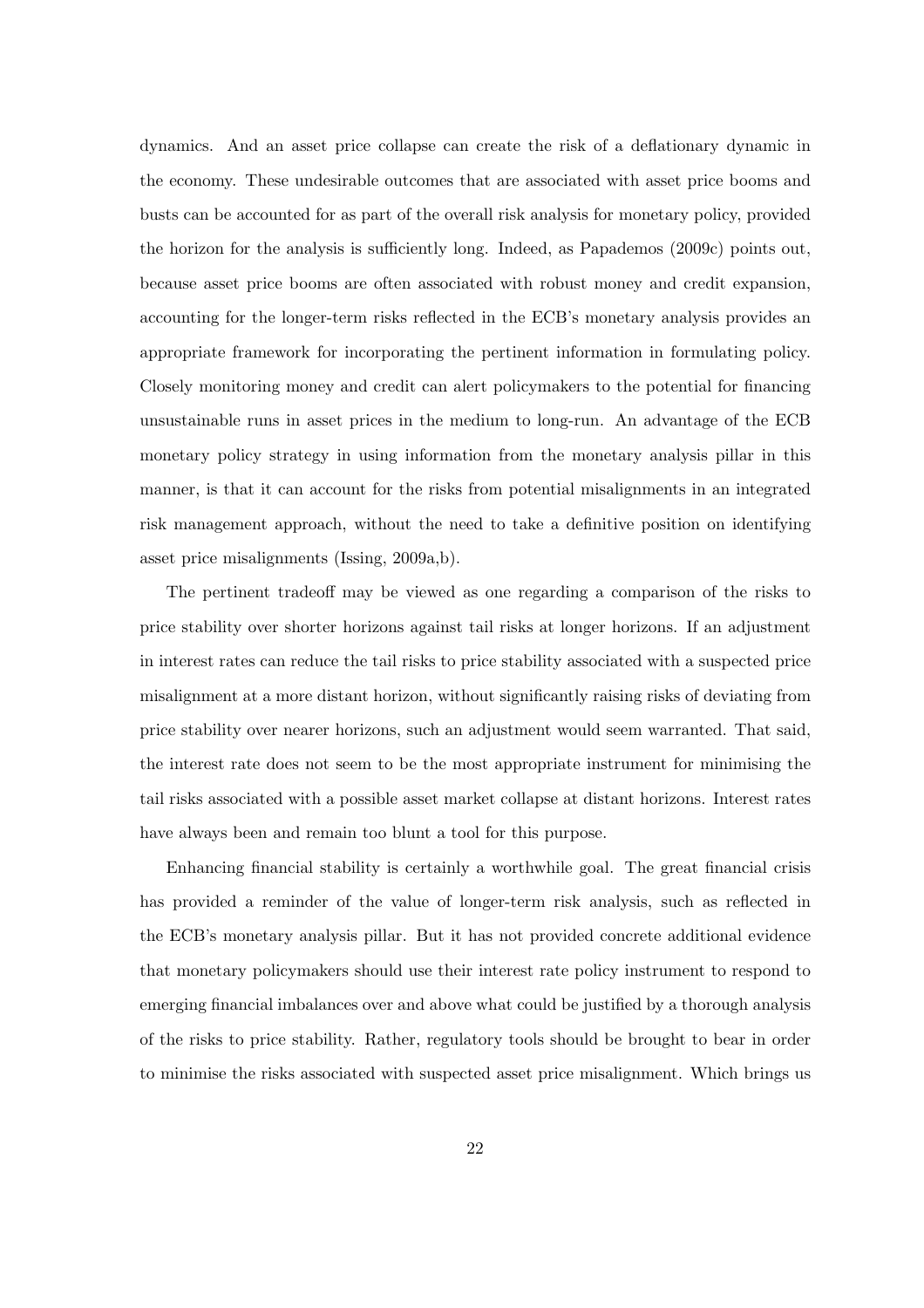to the question regarding central bank involvement in regulation and supervision.

## 7 Is Price Stability Enough?

The crisis has confirmed that a central bank with a price stability objective and insufficient regulatory powers cannot ensure broader financial stability in the economy. The question is broader than that regarding the treatment of asset price misalignments and extends to other suspected imbalances in the economy such as overextended households and businesses, high levels of private and public debt, persistent current account deficits, highly leveraged positions in finance, etc.

The crisis has revealed a general underappreciation of systemic risks in micro-prudential supervision, and highlighted the need for a more system-wide macro-prudential approach towards supervisory oversight to ensure overall stability in the financial system. By definition, micro-prudential supervisors focus on individual institutions and cannot effectively assess the broader macroeconomic risks that pose a threat to the financial system as a whole. This is a task best suited to central banks.

However, for central banks to better enhance financial stability they must be provided with the right tools. In general, a central bank does not face a tradeoff between price stability and financial stability. Rather, most of the time these two goals tend to reinforce each other. But there may be occasions when interest rate policy directed at preserving price stability is clearly insufficient to reduce risks to financial stability. Consider, for example, an episode of persistently high credit growth in an environment of price stability. Adjusting the interest rate tool is unlikely to be the most appropriate response. Ideally, under such circumstances, the central bank should have at its disposal macro-prudential levers with which to contain the risk of a potential financial disturbance. These could comprise the power to vary capital requirements, leverage ratios, loan-to-value ratios, margin requirements and so forth.

This highlights the importance of ongoing efforts to strengthen the macro-prudential supervision role of central banks (de Larosière, 2009). Macro-prudential policies could aim to contain the build up of financial imbalances and ensure that the financial system is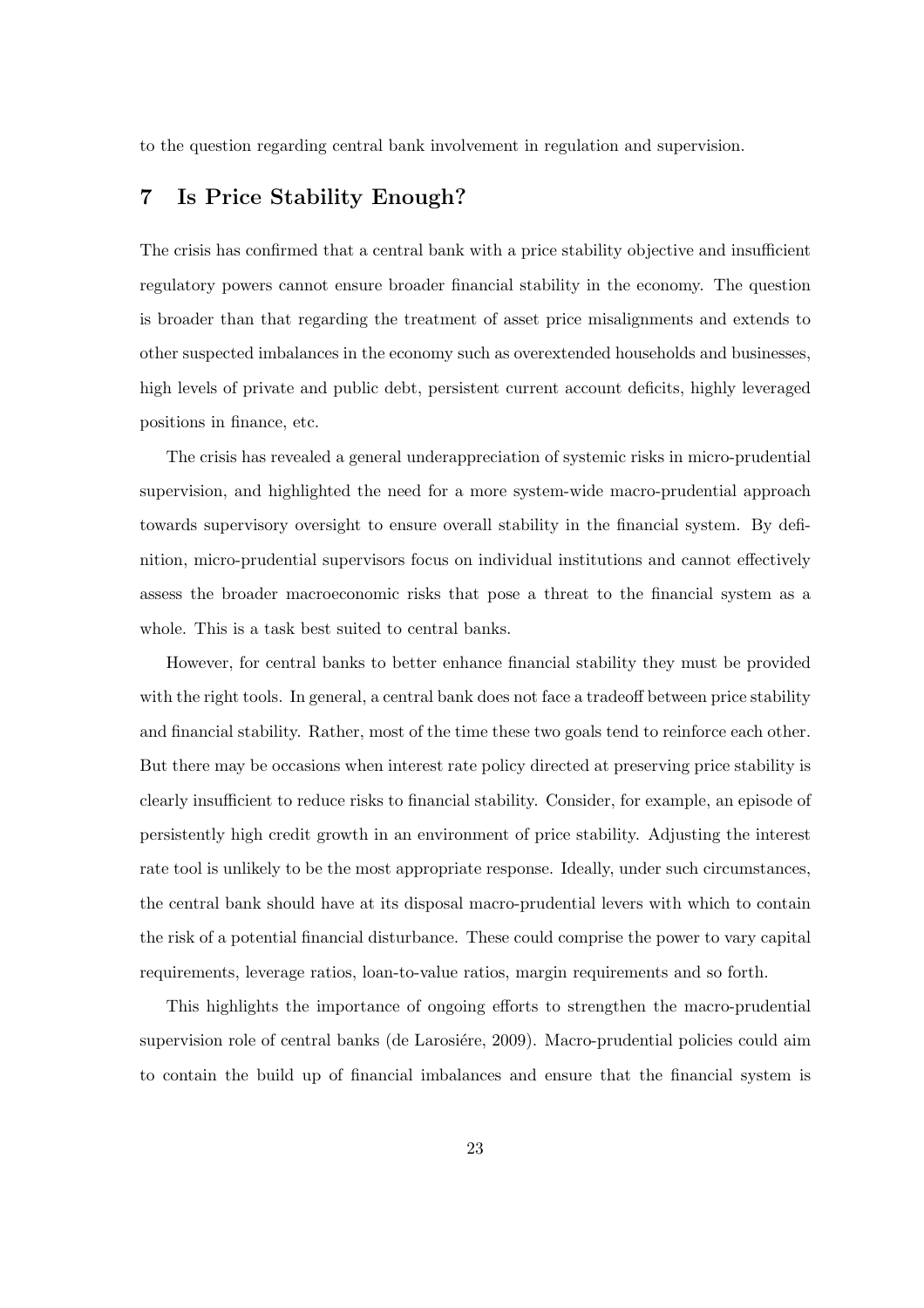sufficiently resilient to withstand a disorderly unwinding (Papademos, 2009d).

The task of the central bank in its role as macro-prudential supervisor is to identify and assess risks and, if needed, to issue warnings and recommendations for remedial action. An issue that remains open, however, is the degree of effectiveness of such warnings and recommendations in the absence of an appropriate enforcement mechanism for heeding such warnings. Can macro-prudential supervision succeed in preventing the accumulation of large imbalances without the tools of enforcement? Can the macro-prudential recommendations issued by a central bank be enforced without the intimate involvement of the central bank in regulation and supervision pertaining to credit and finance?

Prior to the crisis, there was a tendency to separate monetary policy from supervision and regulation, though both could be viewed as central banking functions. Although, in numerous jurisdictions, the functions of bank supervision and regulation have traditionally been the responsibility of the central bank, in some cases these functions were separated from the core monetary policy function of the central bank. A lesson from the crisis is that this trend should be reversed. Indeed, some jurisdictions have already moved in that direction.

The crisis has revealed not only the need for more effective micro- and macro-prudential regulation and supervision but also the need for better coordination between the micro and macro parts. Considering the important informational synergies between micro-prudential supervision and systemic risk analysis, bringing micro-supervision under the same roof as other central bank functions seems an attractive proposition. Central banks can benefit from, and rely on, extended access to supervisory information and intelligence, especially on systemically relevant intermediaries, in order to better assess risks and vulnerabilities of the financial system as a whole. Overall, a lesson of the crisis is that greater central bank involvement in regulation and supervision pertaining to credit and finance should contribute to better management of overall economic stability. In turn, by reducing the prospects of tail events, this would contribute to the enhancement of price stability.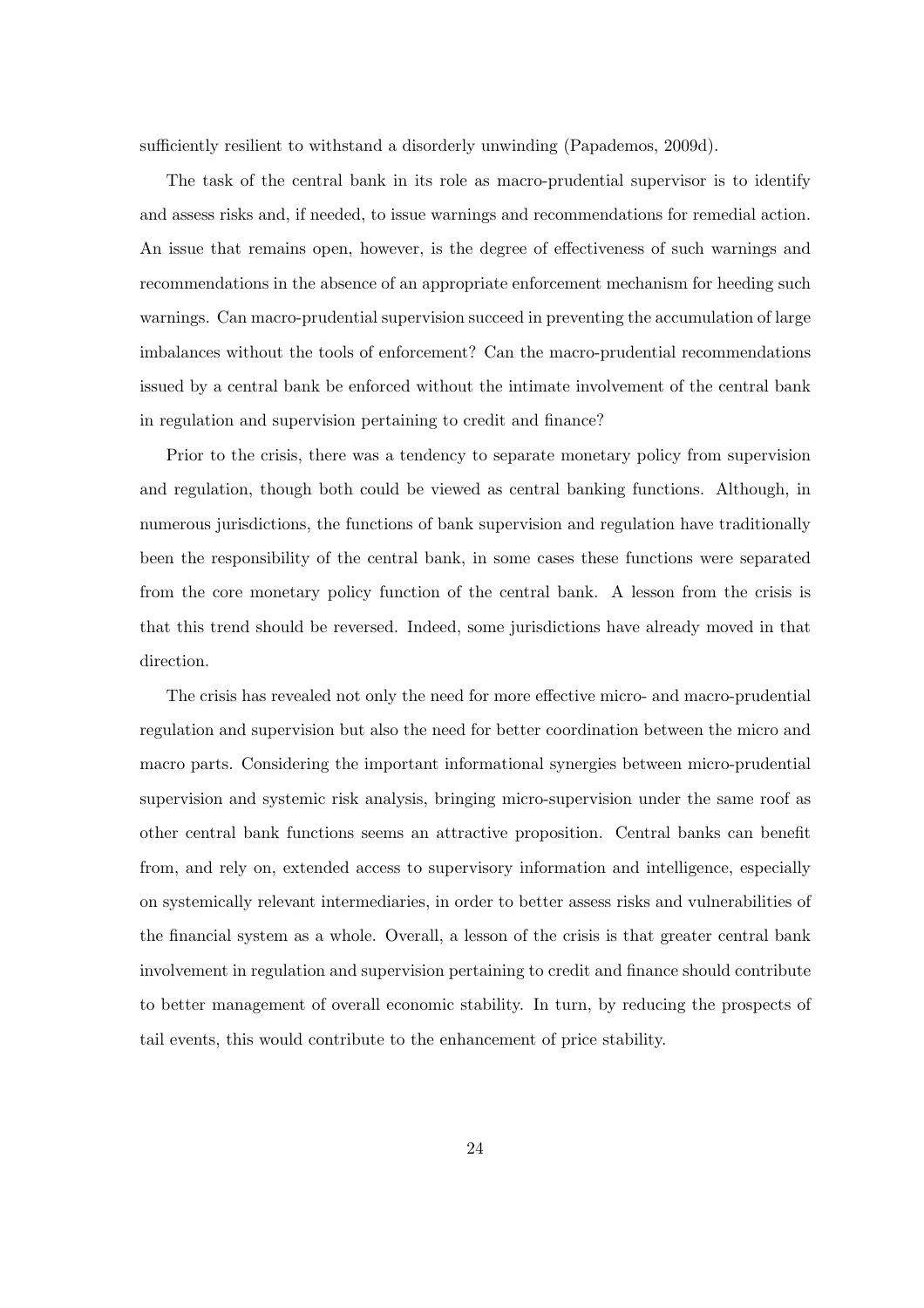### 8 Concluding Remarks

Unlike the natural sciences, in central banking we do not have the luxury of running controlled experiments to improve our understanding of the world. Our only guide is history. As a result, crises are unique "natural experiments" that we can mine for information to advance our learning. Reflecting on lessons from the current crisis, Lucas Papademos observed that not only it has been "great" and "beyond compare", but that it has also been "a learning experience 'beyond compare' for market participants and policymakers, including central banks" (Papademos, 2009c). From the numerous ensuing lessons, I would like to end by returning to two fundamentals that the crisis has reminded us. First, principles: By staying true to its principles, by always being committed to preserving price stability, a central bank can have the credibility and flexibility required to take forceful corrective measures and serve as the cornerstone of stability during a crisis. Second, humility: We must always strive to avoid hybris. We must avoid the temptation to overpromise on what monetary policy can achieve and remain mindful of the limits of our knowledge.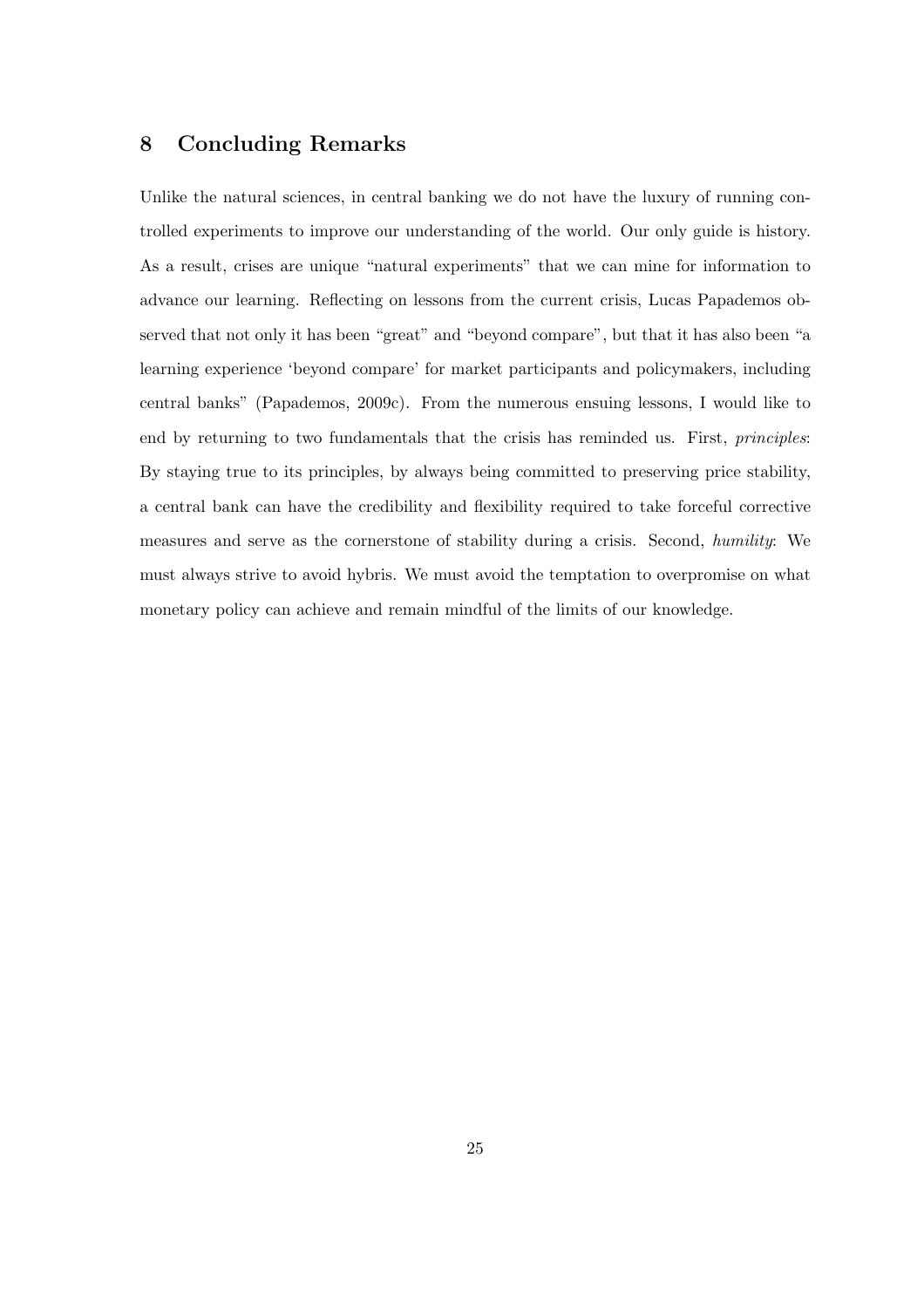#### References

- Athans, Michael, Edwin Kuh, Turgay Ozkan, Lucas D. Papademos, Robert Pindyck and Kent Wall (1977). "Sequential open-loop optimal control of a nonlinear macroeconomic model", in M.D. Intrilligator (ed) Frontiers of Quantitative Economics, Vol. III, Amsterdam: North-Holland.
- Beck, Guenter W. and Volker Wieland (2007). "Money in monetary policy design: A formal characterization of ECB-style cross-checking", Journal of the European Economic Association 5(2-3), April-May, 524-533.
- Beck, Guenter W. and Volker Wieland (2008). "Central bank misperceptions and the role of money in interest-rate rules", Journal of Monetary Economics, 55:S1-S17.
- Bernanke, Ben (2002). "Asset price bubbles and monetary policy", remarks before the New York National Association of Business Economics, October.
- Bernanke, Ben S., Vincent R. Reinhart and Brian P. Sack (2004). "Monetary policy alternatives at the zero bound: an empirical assessment", Board of Governors of the Federal Reserve System, Finance and Economics Discussion Series 2004-48.
- Borio, Claudio and Philip Lowe (2002). "Asset prices, financial stability and monetary stability: exploring the nexus", BIS Working Paper 114.
- Borio, Claudio and William R. White (2003). "Whither monetary and financial stability? The implications of evolving policy regimes", in Monetary Policy and Uncertainty: Adapting to a Changing Economy, Kansas City, 131-212.
- Cecchetti, Stephen G., Hans Genberg and Sushil Wadhwani (2002). "Asset prices in a flexible inflation targeting framework", in W. Hunter, G. Kaufman and M. Pomerleano (eds) Asset Price Bubbles: The Implications for Monetary, Regulatory and International Policies Cambridge, MIT Press, 427-444.
- Clark, Todd and Sharon Kozicki (2005). "Estimating equilibrium real interest rates in real time", The North American Journal of Economics and Finance, 16(3):395-413, December.
- Clouse, James, Dale Henderson, Athanasios Orphanides, David Small and Peter Tinsley (2000). "Monetary policy when the nominal short-term interest rate is zero", Board of Governors of the Federal Reserve System, Finance and Economics Discussion Series 2000-51.
- Curdia, Vasco, Michael Woodford (2010). "The central-bank balance sheet as an instrument of monetary policy", working paper, April.
- de Larosière, Jacques (2009). Report of the High-Level Group on Financial Supervision in the EU, 25 February.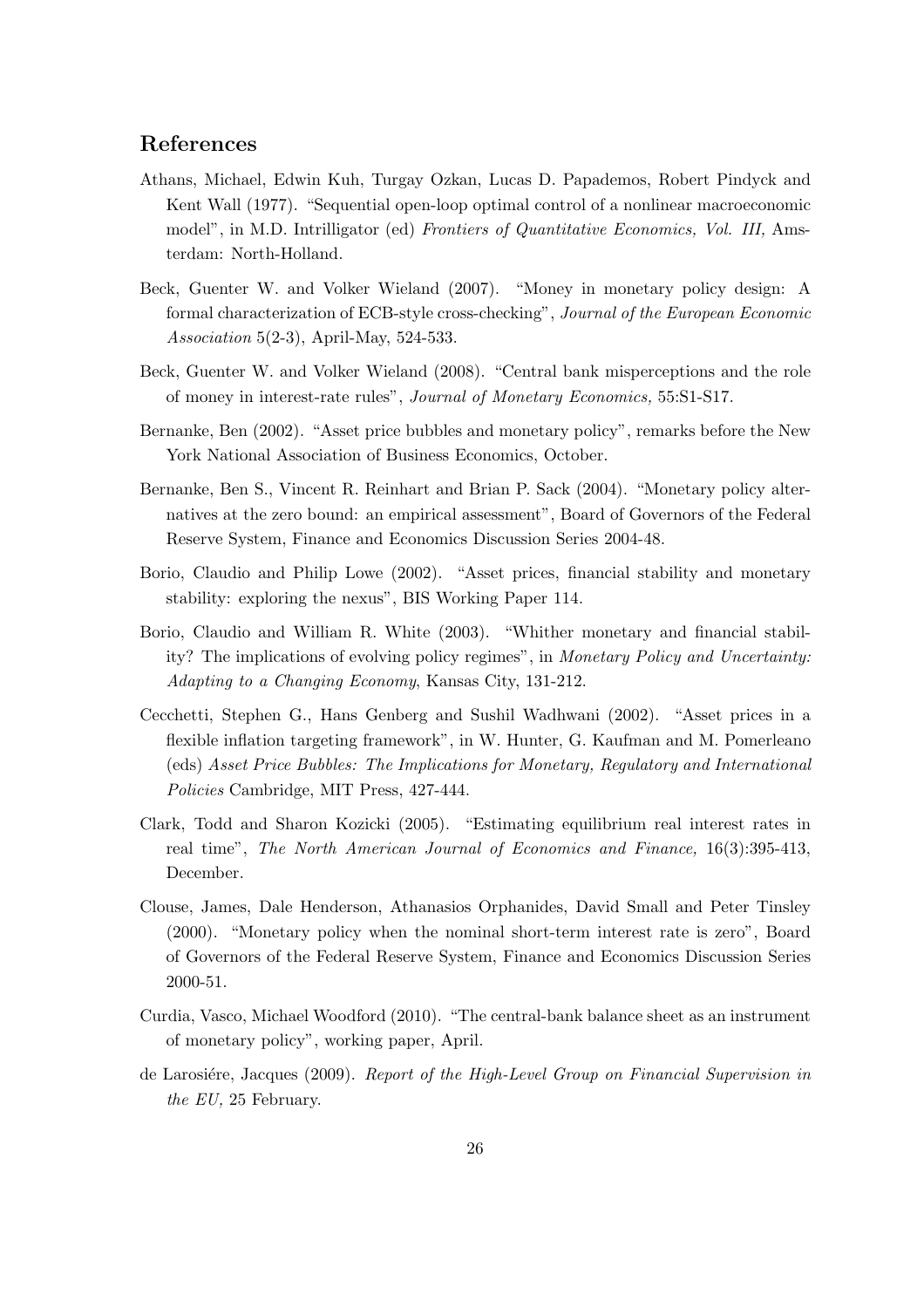European Central Bank (2008). "Introductory Statement", Press Release, 3 July.

- Fischer, Stanley (1981). "Towards an understanding of the costs of inflation: II", *Carnegie-*Rochester Conference Series on Public Policy, 15(1): 5-41.
- Fischer, Stanley (1984). "The benefits of price stability", paper presented at the Federal Reserve Bank of Kansas City Symposium on Price Stability and Public Policy, Jackson Hole, Wyoming, 2-3 August.
- Fischer, Stanley and Franco Modigliani (1978). "Towards an understanding of the real effects and costs of inflation", Review of World Economics, 114(4): 810-833.
- Friedman, Milton (1960). A Program for Monetary Stability, New York: Fordham University Press.
- Gertler, Mark and Peter Karadi (2010). "A model of unconventional monetary policy", working paper, April.
- Goodfriend, Marvin (2010). "Central banking in the credit turmoil: an assessment of Federal Reserve practice," working paper, April.
- Greenspan, Alan (2010). "The Crisis", working paper, March.

International Monetary Fund (2000). World Economic Outlook, May.

International Monetary Fund (2006). World Economic Outlook, April.

International Monetary Fund (2009). World Economic Outlook, October.

- Issing, Otmar (2009a). "Some lessons from the financial crisis", International Finance, 12(3): 431-444.
- Issing, Otmar (2009b). "Asset prices and monetary policy", Cato Journal, 29(1):45-51.
- Kohn, Donald L. (2006). "Monetary policy and asset prices", speech delivered at the European Central Bank Colloquium on Monetary Policy: A Journey from Theory to Practice held in honour of Otmar Issing, Frankfurt, 16 March.
- Kohn, Donald L. (2009). "Monetary policy and asset prices revisited", Cato Journal, 29(1):31-44.
- Laubach, Thomas and John C. Williams (2003). "Measuring the natural rate of interest", Review of Economics and Statistics, 85(4), November, 1063-1070.
- McCallum, Bennett, and Edward Nelson (2005). "Targeting vs. instrument rules for monetary policy", Federal Reserve Bank of St. Louis Review 87, Sept./Oct., 597-611.
- Modigliani, Franco and Lucas D. Papademos (1975). "Targets for monetary policy in the coming year", Brookings Papers on Economic Activity, 6(1):141-165.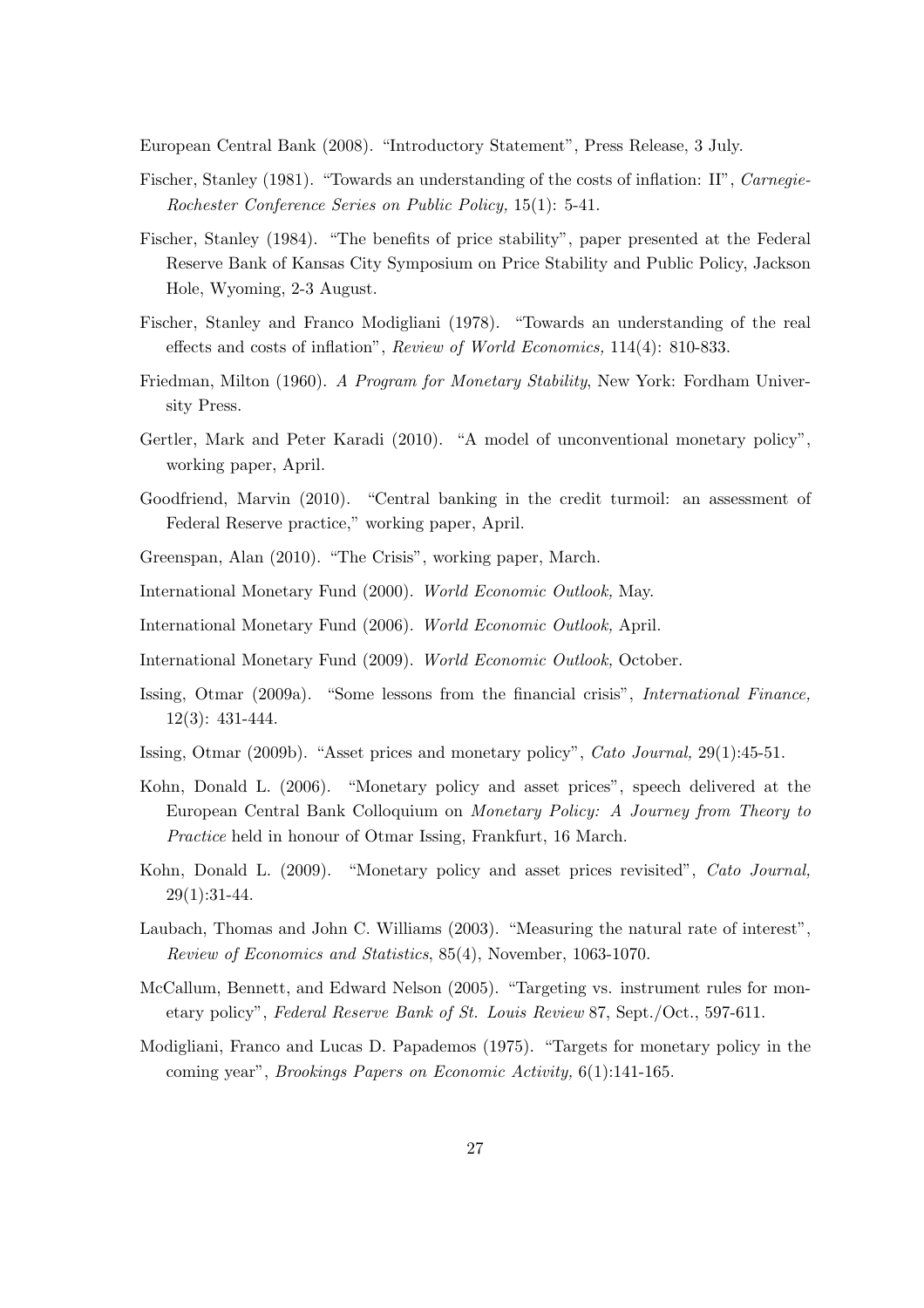- Modigliani, Franco and Lucas D. Papademos (1976). "Monetary policy for the coming quarters: the conflicting views", New England Economic Review, March/April: 2-35.
- Modigliani, Franco and Lucas D. Papademos (1978). "Optimal demand policies against stagflation", Weltwirtschaftliches Archiv, 114(4): 736-782.
- Orphanides, Athanasios (2003a). "The quest for prosperity without inflation", Journal of Monetary Economics, 50(3):605-631, April.
- Orphanides, Athanasios (2003b). "Historical monetary policy analysis and the Taylor Rule", Journal of Monetary Economics, 50(5): 983-1022.
- Orphanides, Athanasios and Simon van Norden (2002). "The unreliability of output gap estimates in real time", Review of Economics and Statistics, 84(4):569-583, November.
- Orphanides, Athanasios and John C. Williams (2002). "Robust monetary policy rules with unknown natural rates", Brookings Papers on Economic Activity, 2:63-118.
- Orphanides, Athanasios and John C. Williams (2005). "The decline of activist stabilization policy: natural rate misperceptions, learning, and expectations", Journal of Economic Dynamics and Control, 29(11): 1927-1950, November.
- Orphanides, Athanasios and John C. Williams (2008). "Learning, expectations formation, and the pitfalls of optimal control monetary policy", Journal of Monetary Economics, 55, Supplement 1, October, S80-S96.
- Orphanides, Athanasios and John C. Williams (2010). "Monetary policy mistakes and the evolution of inflation expectations", working paper, May.
- Papademos, Lucas D. (1977). Optimal Aggregate Employment Policy, Doctoral Dissertation, Massachussets Institute of Technology, Cambridge, MA.
- Papademos, Lucas D. (1981). "Maximum employment anti-inflation policy", Greek Economic Review, 3(2): 93-127.
- Papademos, Lucas D. (2001). "Why price stability?", in A. G. Herrero, V. Gaspar, L. Hoogduin, J. Morgan and B. Winkler (eds) Why price stability?, Proceedings of the First ECB Central Banking Conference, European Central Bank.
- Papademos, Lucas D. (2007). "The financial market turmoil, the European economy, and the role of the European Central Bank", paper presented at an event organised by the European Institute New York, 27 September.
- Papademos, Lucas D. (2008). "Financial market excesses and corrections: a central banker's perspective", speech at the International Research Forum on Monetary Policy, Frankfurt, 26 June.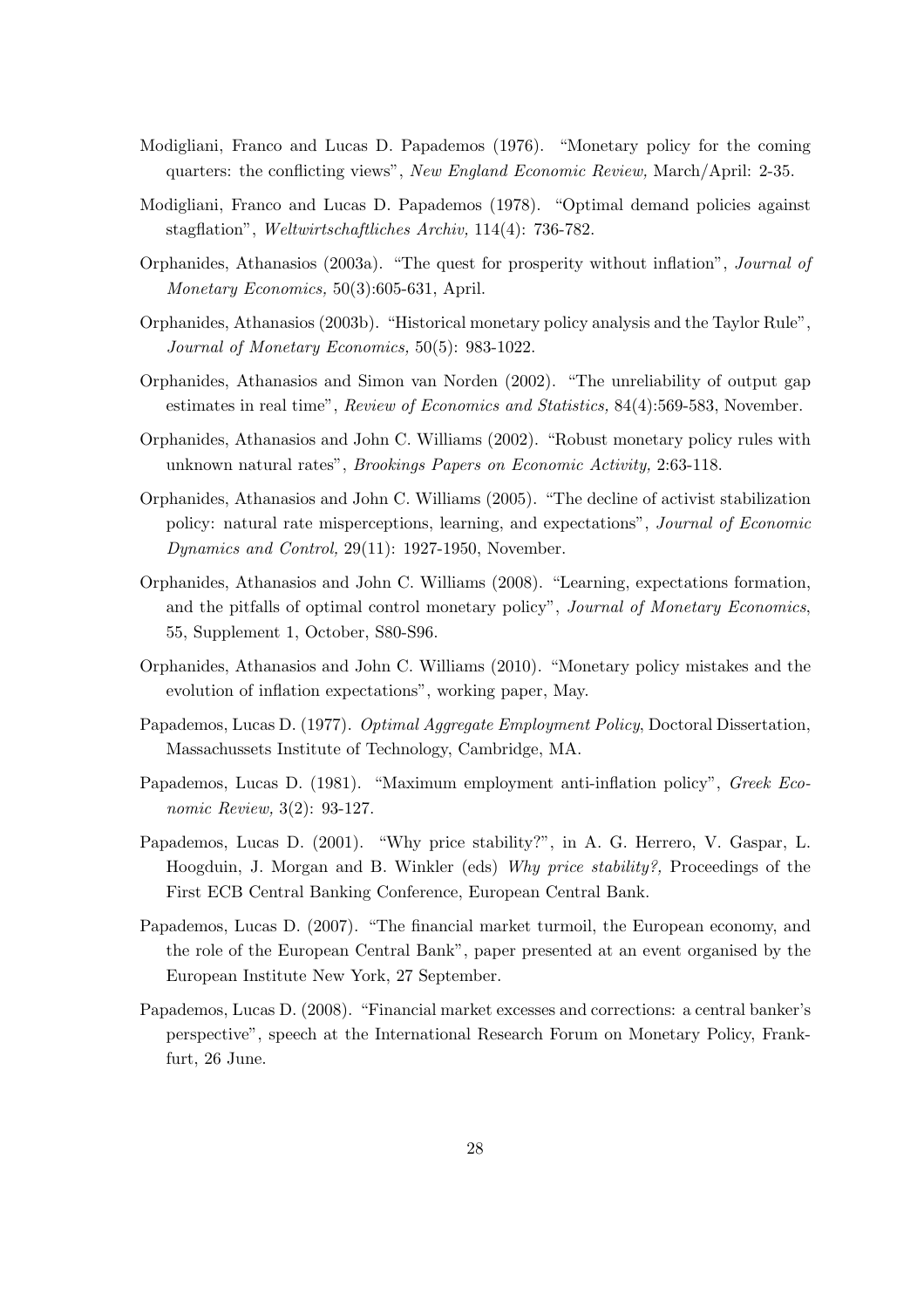- Papademos, Lucas D. (2009a). "Tackling the financial crisis: policies for stability and recovery", speech at the Annual Dinner of the Society of Business Economists, London, 11 February.
- Papademos, Lucas D. (2009b). "Strengthening macro-prudential supervision in Europe", speech at the conference on After the Storm: the Future Face of Europe's Financial System, Brussels, 24 March.
- Papademos, Lucas D. (2009c). "Monetary policy and the Great Crisis: lessons and challenges", speech at the 37th Economics Conference, Beyond the Crisis: Economic Policy in a New Macroeconomic Environment, Oesterreichische Nationalbank, Vienna, 14 May.
- Papademos, Lucas D. (2009d). "Financial stability and macro-prudential supervision: objectives, instruments and the role of the ECB", speech at the conference The ECB and Its Watchers, Frankfurt, 4 September.
- Papademos, Lucas D. (2010). "Financial integration, development and stability: lessons from the crisis", speech, Frankfurt, 12 April.
- Posen, Adam S. (2009). "Finding the right tool for dealing with asset price booms", speech at the MPR Monetary Policy and the Economy Conference, London, 1 December.
- Ricardo, David (1824). "Plan for the Establishment of a National Bank", reprinted in J.R.McCulloch (ed) The Works of David Ricardo, London: John Murray, 1888.
- Svensson, Lars E. O. (2002). "Inflation targeting: should it be modeled as an instrument rule or a targeting rule?", European Economic Review, 46(4-5): 771-780.
- Taylor, John B. (1993). "Discretion versus policy rules in practice", Carnegie-Rochester Conference Series on Public Policy, 39:195-214.
- Taylor, John B. (1999). "A historical analysis of monetary policy rules", in Taylor, J.B. (ed), Monetary Policy Rules, Chicago: University of Chicago.
- Taylor, John B. and John C. Williams (2010). "Simple and robust rules for monetary policy", Federal Reserve Bank of San Francisco, Working Paper Series 2010-10, April.
- White, William (2006). "Is price stability enough?", BIS Working Paper 206, May.
- Wicksell, Knut (1898). Interest and Prices, London: Macmillan for the Royal Economic Society (translated by Richard Kahn), 1936.
- Yates, Tony (2002). "Monetary policy and the zero bound to interest rates: a review", ECB Working Paper 190.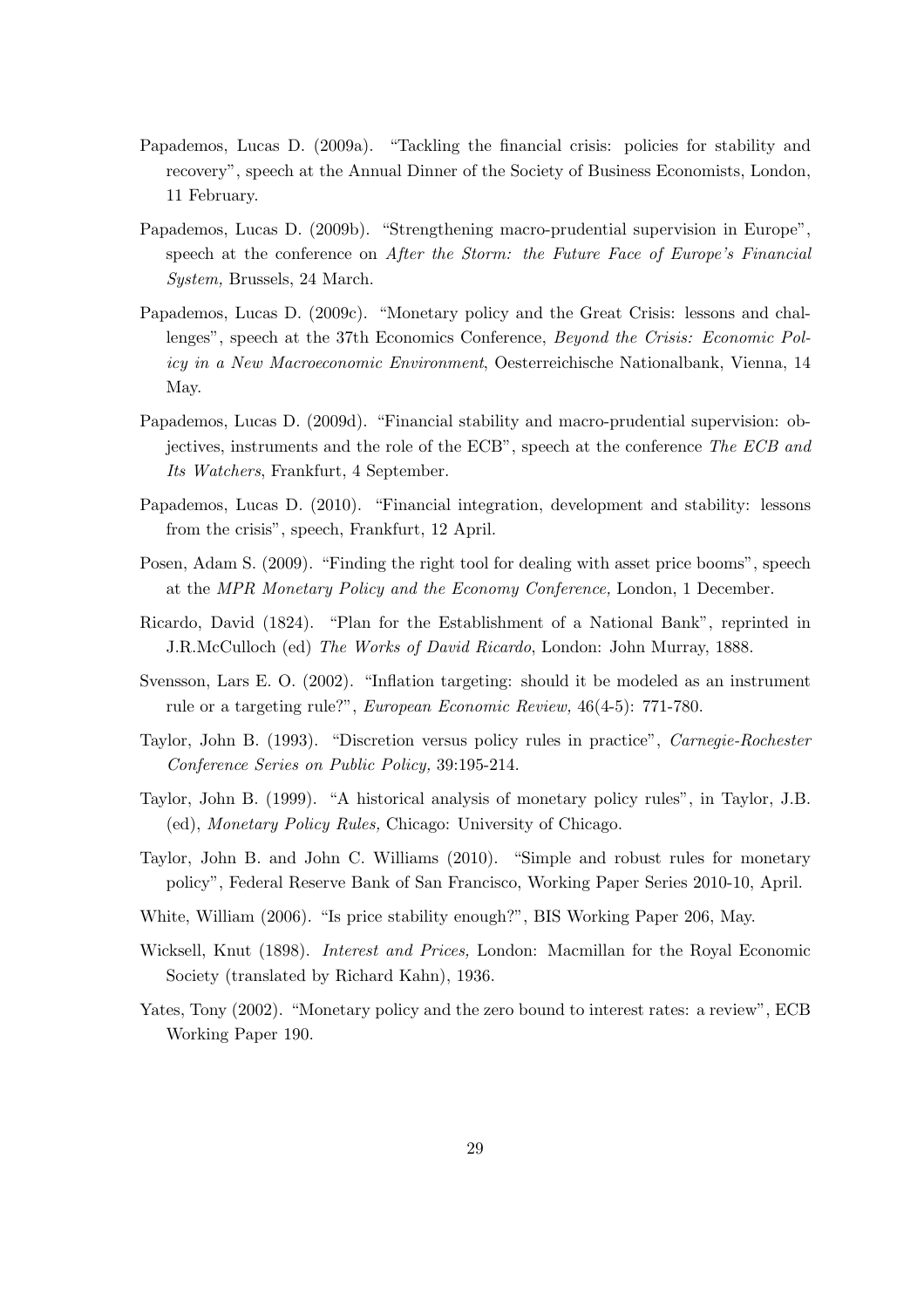





Notes: Year-on-year growth of euro area seasonally adjusted quarterly real GDP.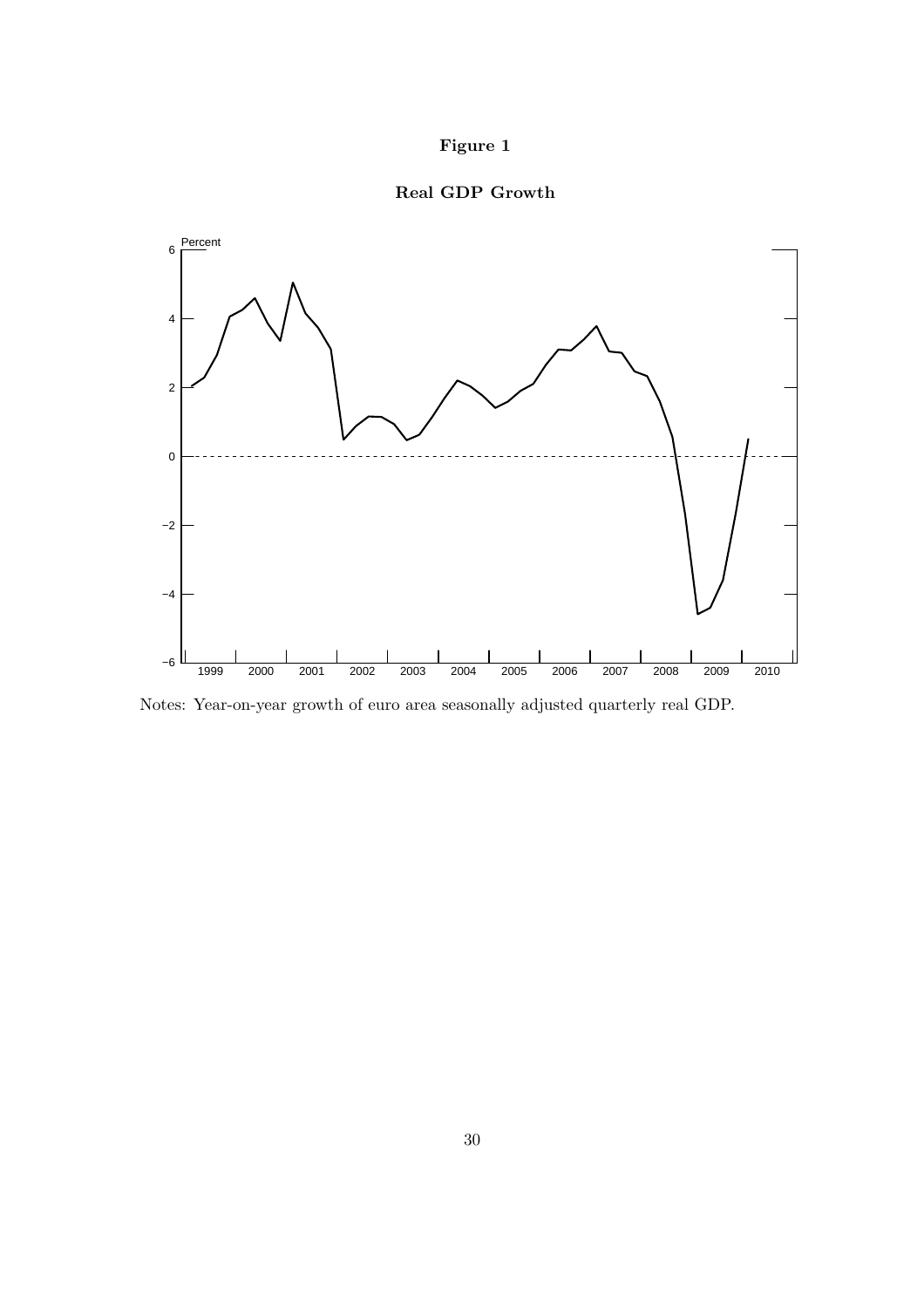

Inflation and Long-Term Inflation Expectations

Notes: HICP shows the rate of increase of the index over 12 months. Expected inflation is the average five-year ahead forecast reported in the ECB SPF. The thin red lines denote the 25% and 75% percentiles and the shaded area reflects the interquartile range of the cross-sectional distribution of the individual responses.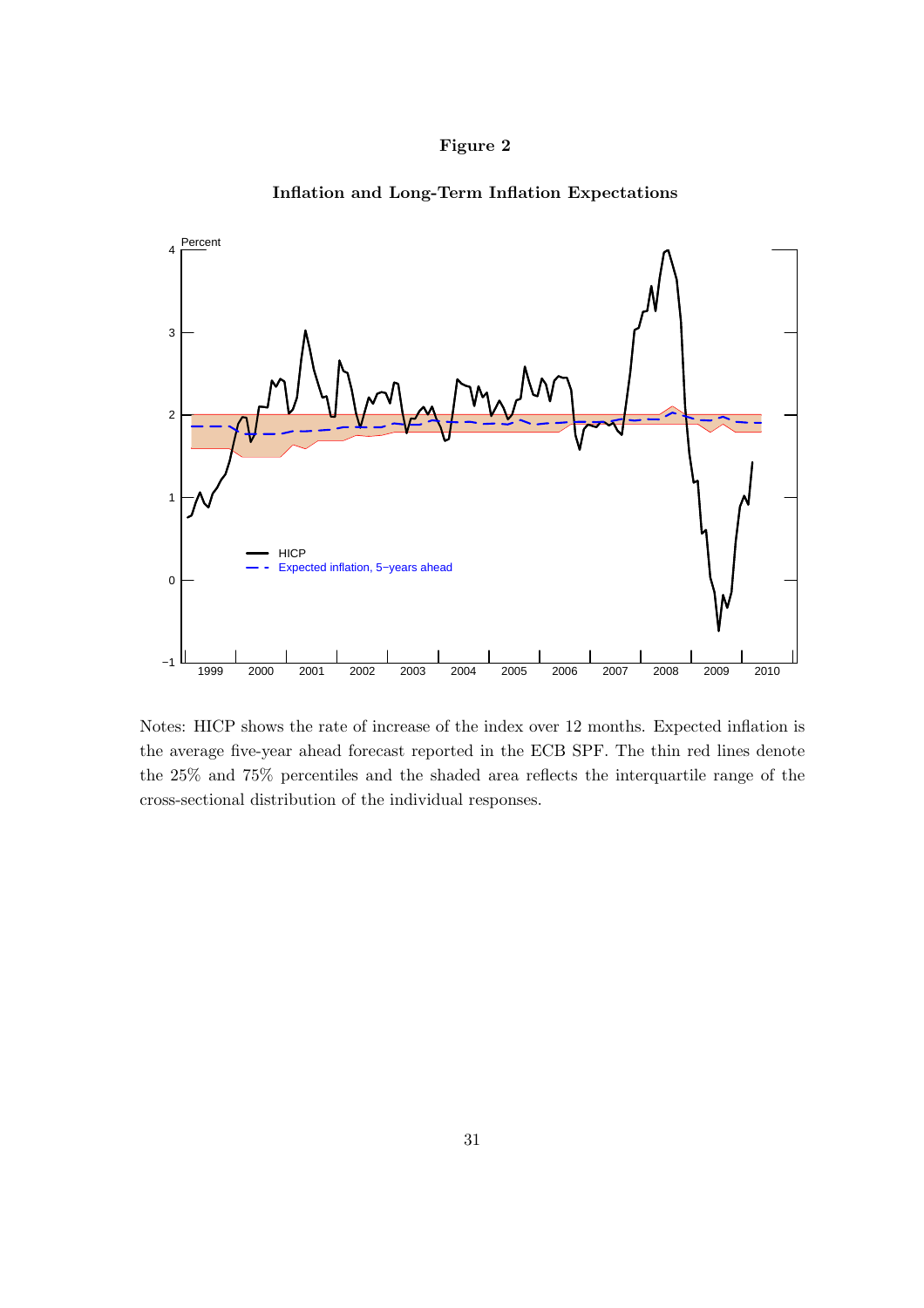

#### Evolution of Output Gap Estimates: Two Examples

Notes: Evolution of IMF and European Commission (EC) estimates of the output gap for year 2000 (left panel) and year 2006 (right panel). IMF estimates are from the Spring WEO of each year. EC estimates are from the Spring forecast of each year, except for 2001 when only the Autumn estimate is available.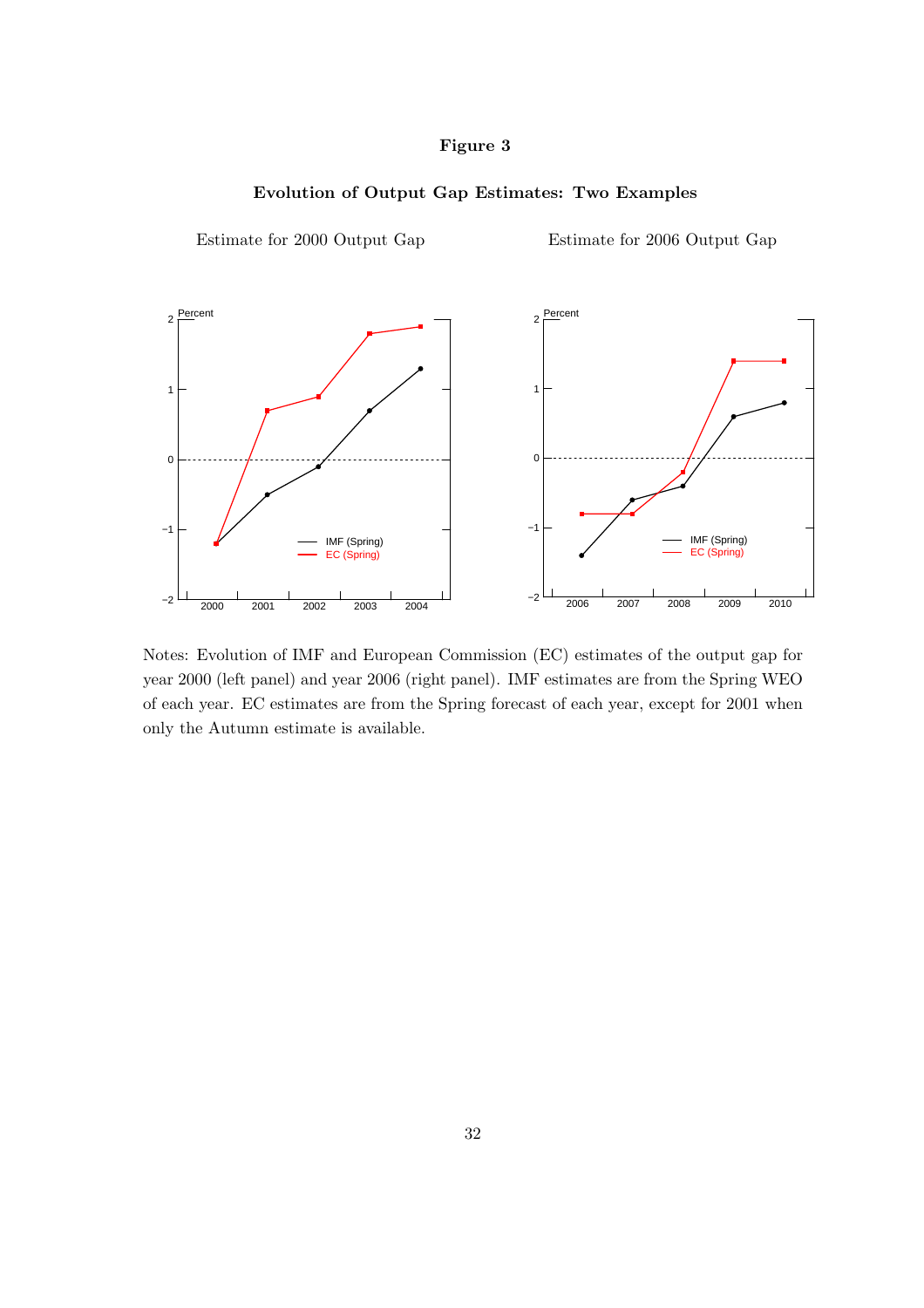



Real-time vs Retrospective Output Gap Estimates

Notes: The Spring 2010 series shows the historical output gap estimates from the latest IMF WEO (Spring 2010). The real-time series shows, in each year, the output gap estimate from the IMF Spring WEO of that year.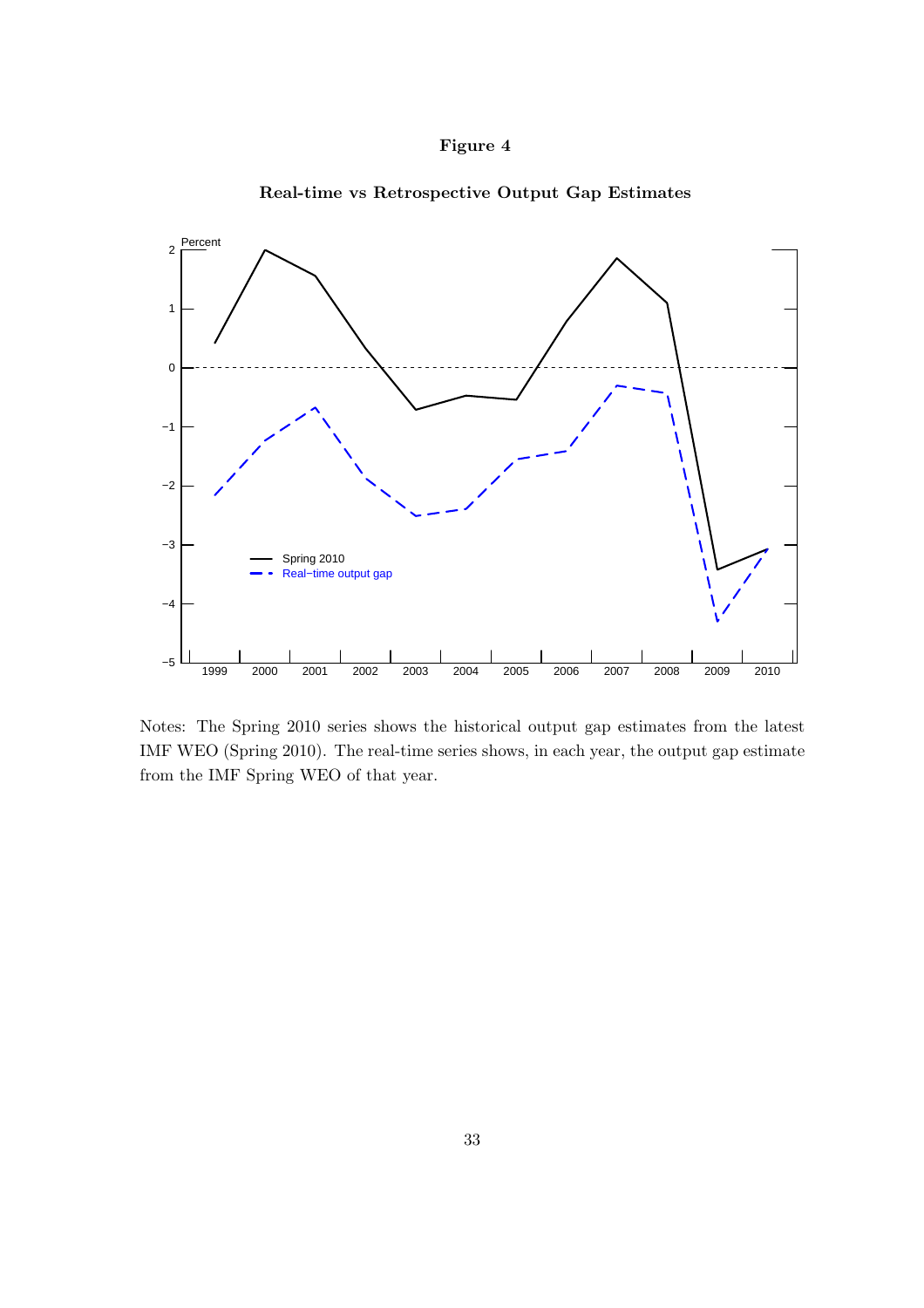

Evolution of History of the Output Gap from 2000 on

Notes: Each line shows IMF output gap estimates from the corresponding Spring WEO.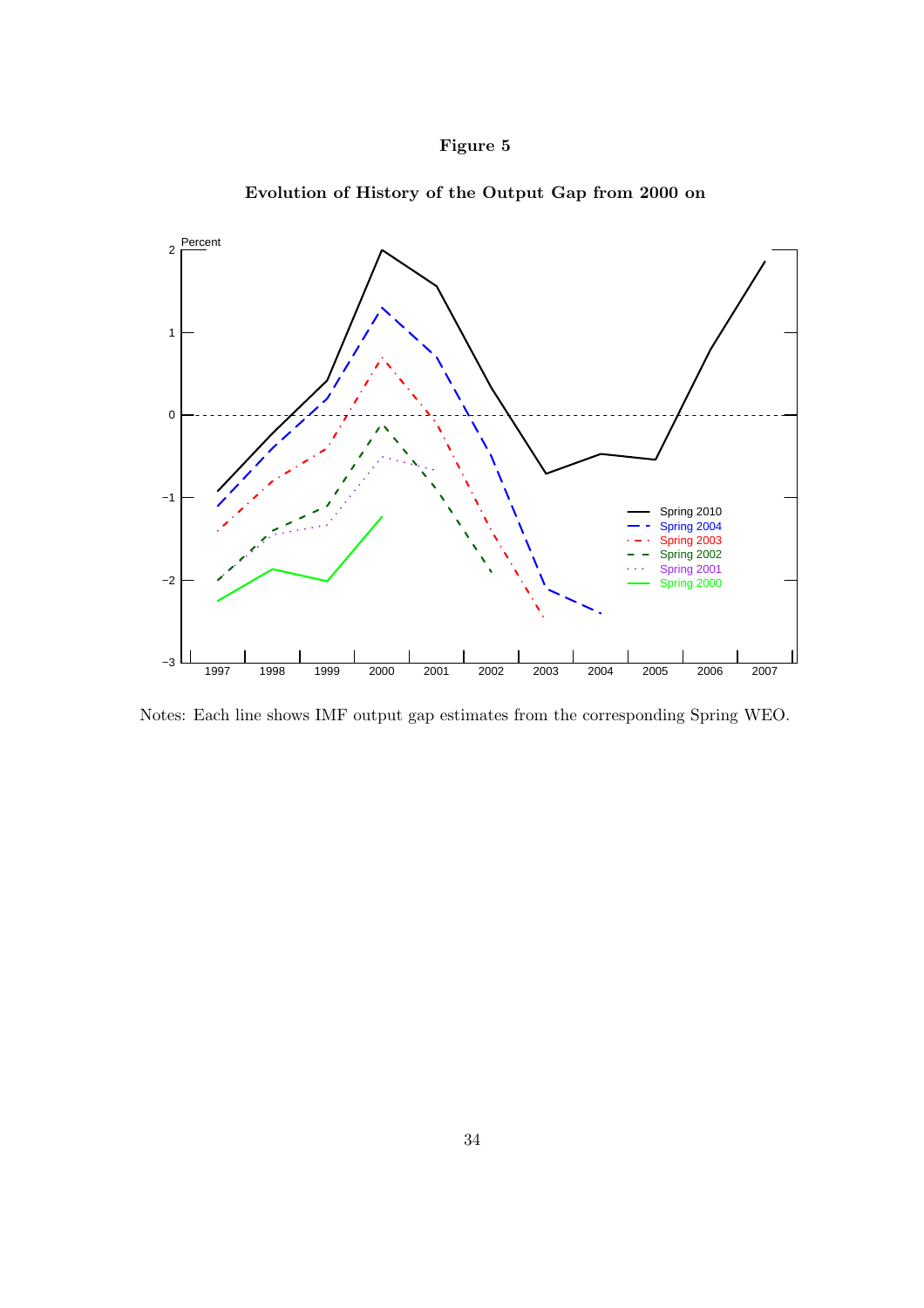



Evolution of History of the Output Gap from 2006 on

Notes: Each line shows IMF output gap estimates from the corresponding Spring WEO.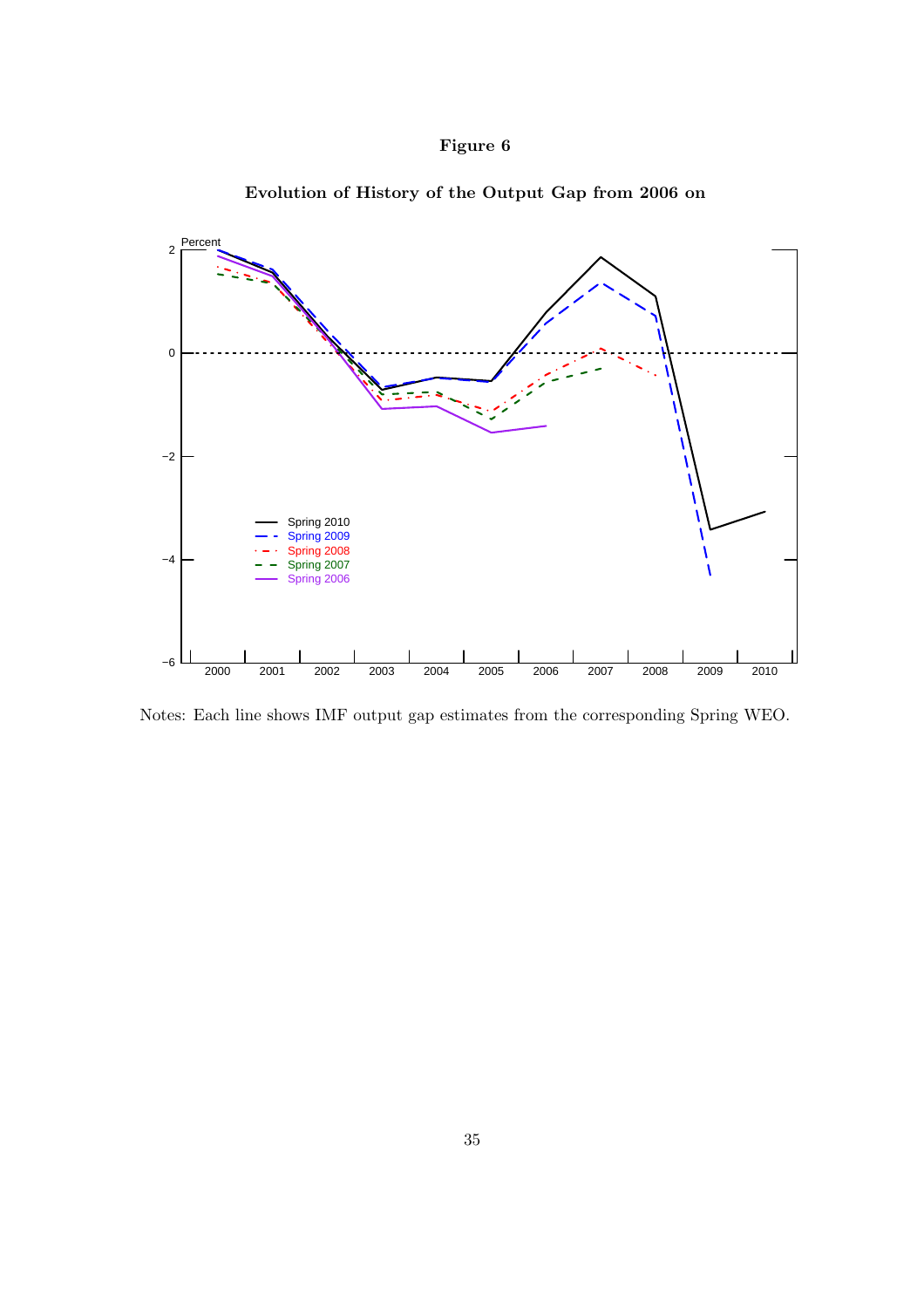



Notes: Expected inflation, one-year ahead, is the average response in the ECB SPF.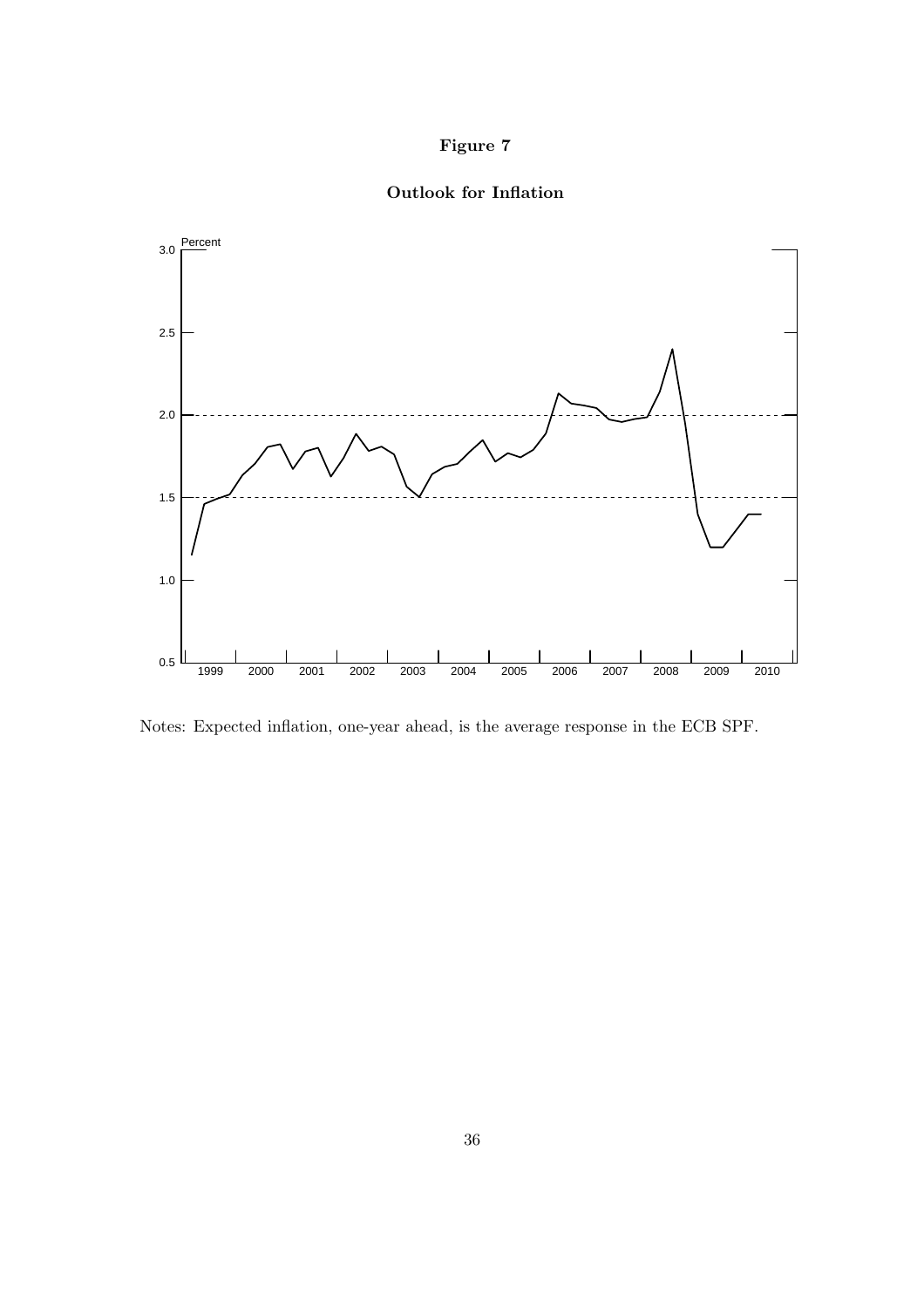#### Outlook for GDP Growth



Notes: Expected growth one-year ahead and five-years ahead are the average responses in the ECB SPF. Potential output growth in each year reflects the real-time estimate from that year's IMF Spring WEO.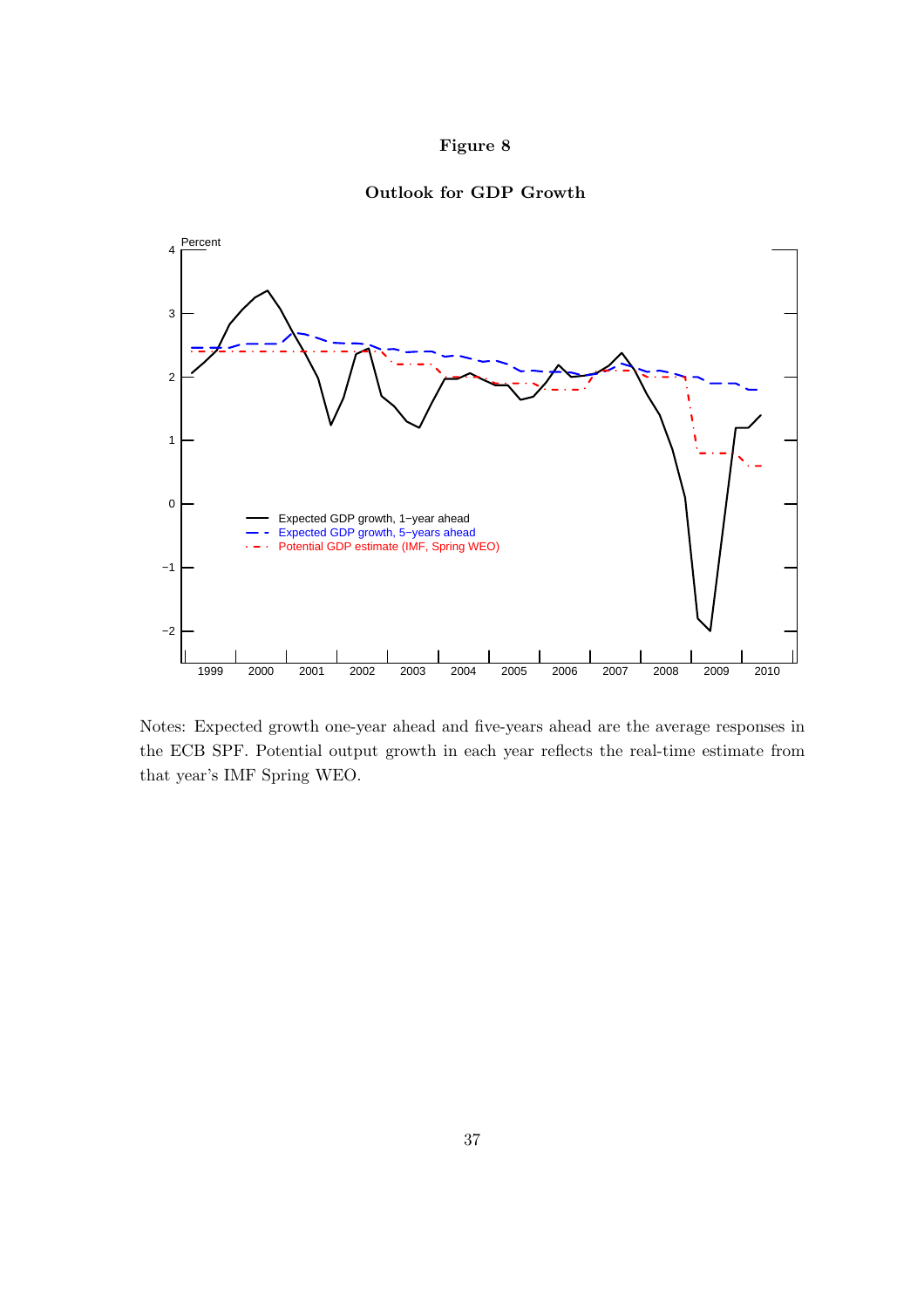



Policy Rate and Simple Rule Prescription: Quarterly Change

Notes: The shaded area represents the envelope of prescriptions from the simple policy rule:  $\Delta i = \frac{1}{2}(\pi - \pi^*) + \frac{1}{2}(\Delta q - \Delta q^*)$ .  $(\pi - \pi^*)$  reflects the deviations in the SPF one-year ahead inflation forecasts from either of two bounds as shown in Figure 7.  $(\Delta q - \Delta q^*)$  reflects the deviations in the SPF one-year ahead GDP growth forecasts from either of two trend measures as shown in Figure 8. The solid line shows the quarterly change in the ECB policy rate (MRO) following the policy meeting of the 2nd month in each quarter.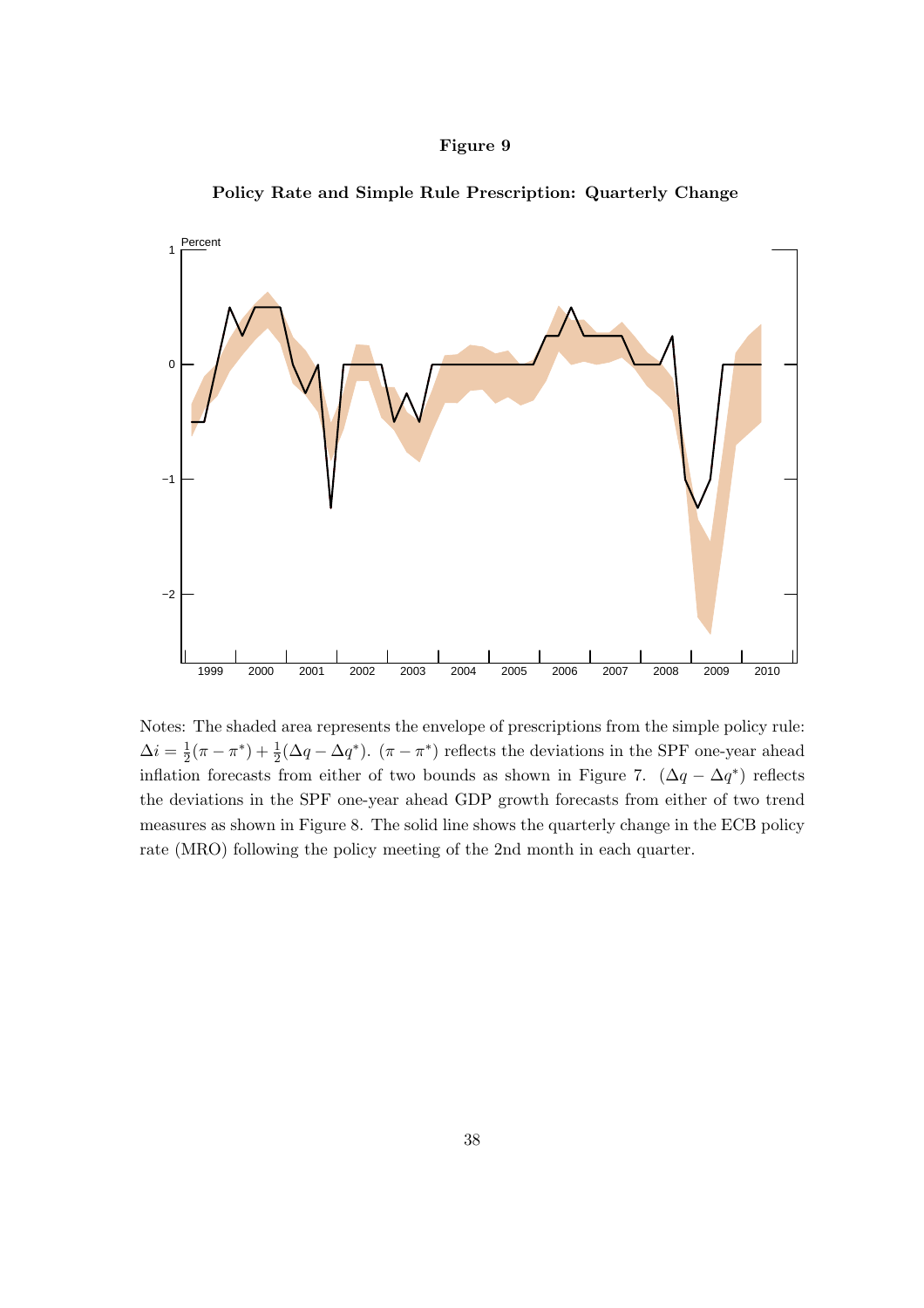

Policy Rate and Simple Rule Prescription

Notes: The shaded area represents the envelope of prescriptions from the simple policy rule:  $\Delta i = \frac{1}{2}(\pi - \pi^*) + \frac{1}{2}(\Delta q - \Delta q^*)$ , that emerge from applying the prescribed change to the level of the policy rate a quarter earlier.  $(\pi - \pi^*)$  reflects the deviations in the SPF one-year ahead inflation forecasts from either of two bounds as shown in Figure 7.  $(\Delta q - \Delta q^*)$  reflects the deviations in the SPF one-year ahead GDP growth forecasts from either of two trend measures as shown in Figure 8. The solid line shows the ECB policy rate (MRO) following the policy meeting of the 2nd month in each quarter.